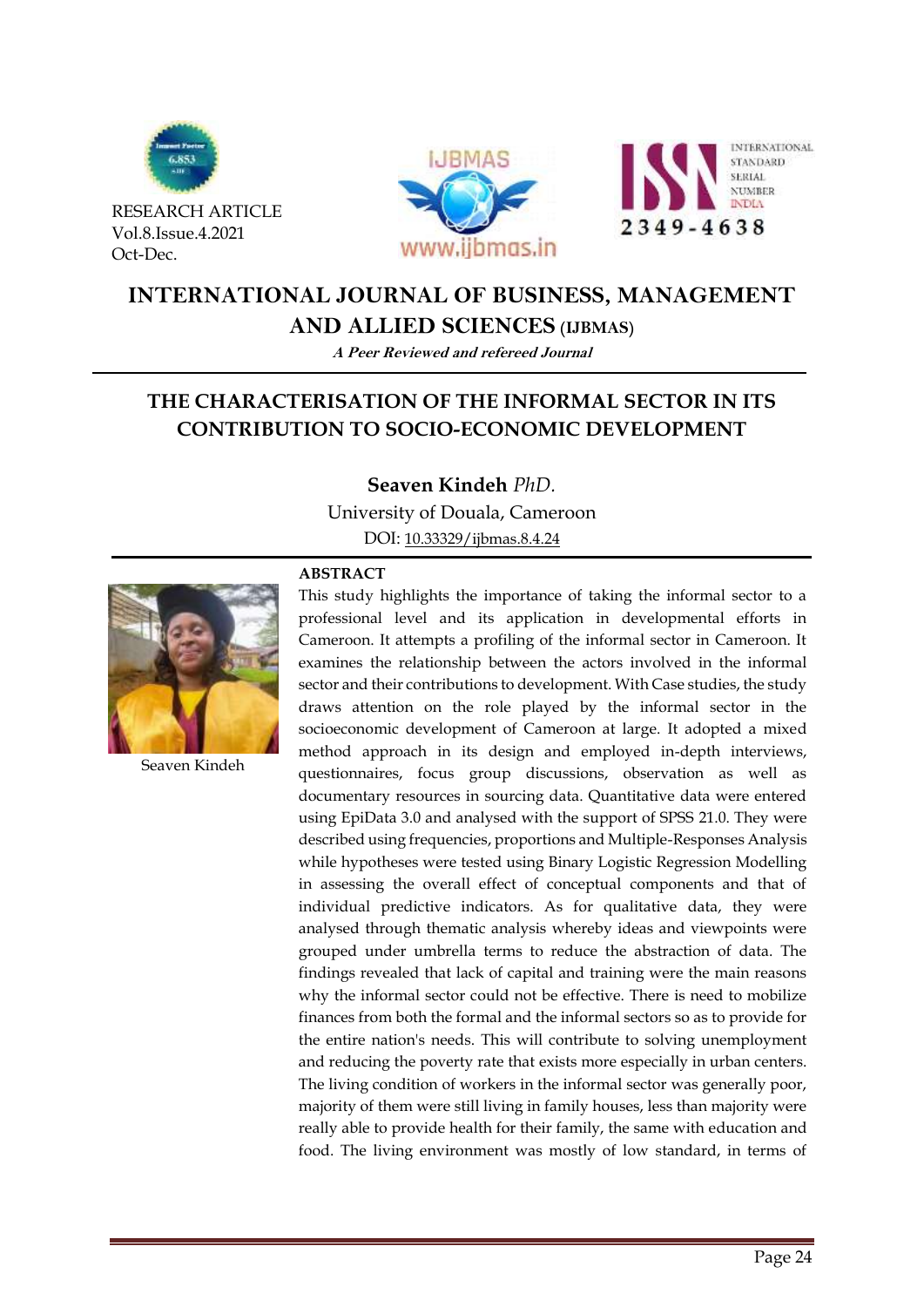home density, inadequate space, home condition, sanitation conditions, dirty, noisy, crowded and unsecured neighborhood.

Keywords: Informal Sector, Socioeconomic development, Professionalization, Vocational training.

### **Background to the study**

Cameroon has pecked its growth on industrialization, somewhat neglecting the informal sector of the economy which is still plagued by amateurism and disorganization. The socio-economic development opportunities of Cameroon could be enormous, if this sector is revamped and harnessed. In Cameroon, lack of resources has led many families to prefer petit trading, sending their children at early ages to learning a hands-on trade. That is how many youths are found in tailoring workshop, car washing points, car repairs stations, building sites, markets, carpentry workshop, iron works, motor bike riding, taxis and several other such sectors.

These youths are mentored by their seniors and bosses. They received on-the-job training for several years after which, they graduate, look for funds, set up their own businesses, recruits their own apprentices which they in turn train and graduate and the circle keeps on.

Such youths end up receiving no formal education. They learn by emulation, simulations and cannot explain what they do, they simply 'cut and paste' as the saying goes. The rate of collapse of these businesses is very high, ushering in the economic instability the country is facing.

Considering that 70% of the economy relies on this sector, how can this dynamism be better harnessed for the betterment of the actors, the Cameroonian economy and that of other countries in this same situation?

The concept of the informal sector was first coined by Hart (1973) to give strategic accounts of modes of livelihood adopted by emigrant workers in Ghana. According to Hart, the informal economy is composed of economic activities in which the workers operate in unregulated markets, use labour intensive technology and local resources, and learn their business skills outside the school. Accordingly, the scale of production is small in the informal economy. Furthermore, enterprises are often family owned and minimal amount of capital is required. Finally informal business makes it relatively easy to create a job in the informal sector.

In another pioneering work on the informal sector, it was highlighted that the informal activities are not the result of unemployment, but rather, they are the result of having to make a living with inadequate income from the formal employment (ILO, 1972).

Over the past decades, scholars have debated on whether the informal sector should really be seen as a marginalised sector, which mops up excess or entrenched workers or as a vibrant, entrepreneur part of the Cameroon economy which can stimulate economic growth and job creation. It should be noted that, around the world, about two third of employees work in the informal sector (World Bank, 2009, cited in Atal et al, 2013:34).

Informal sector constitutes a significant segment of the Cameroon economy. The sector thereby contributes to the Gross Domestic Product (GDP) and employment, contributing significantly to the economic development of Cameroon. According to the International Labour Organization (ILO) the informal sector is characterised by extraordinary diversity. Informal units comprise of small enterprises with hired workers, household enterprises using mostly family labour and the self-employed production process involving relatively high level of capital as against fixed capital in turn reflects the relatively low level of technology and skills involved (ILO, 1998.P.167).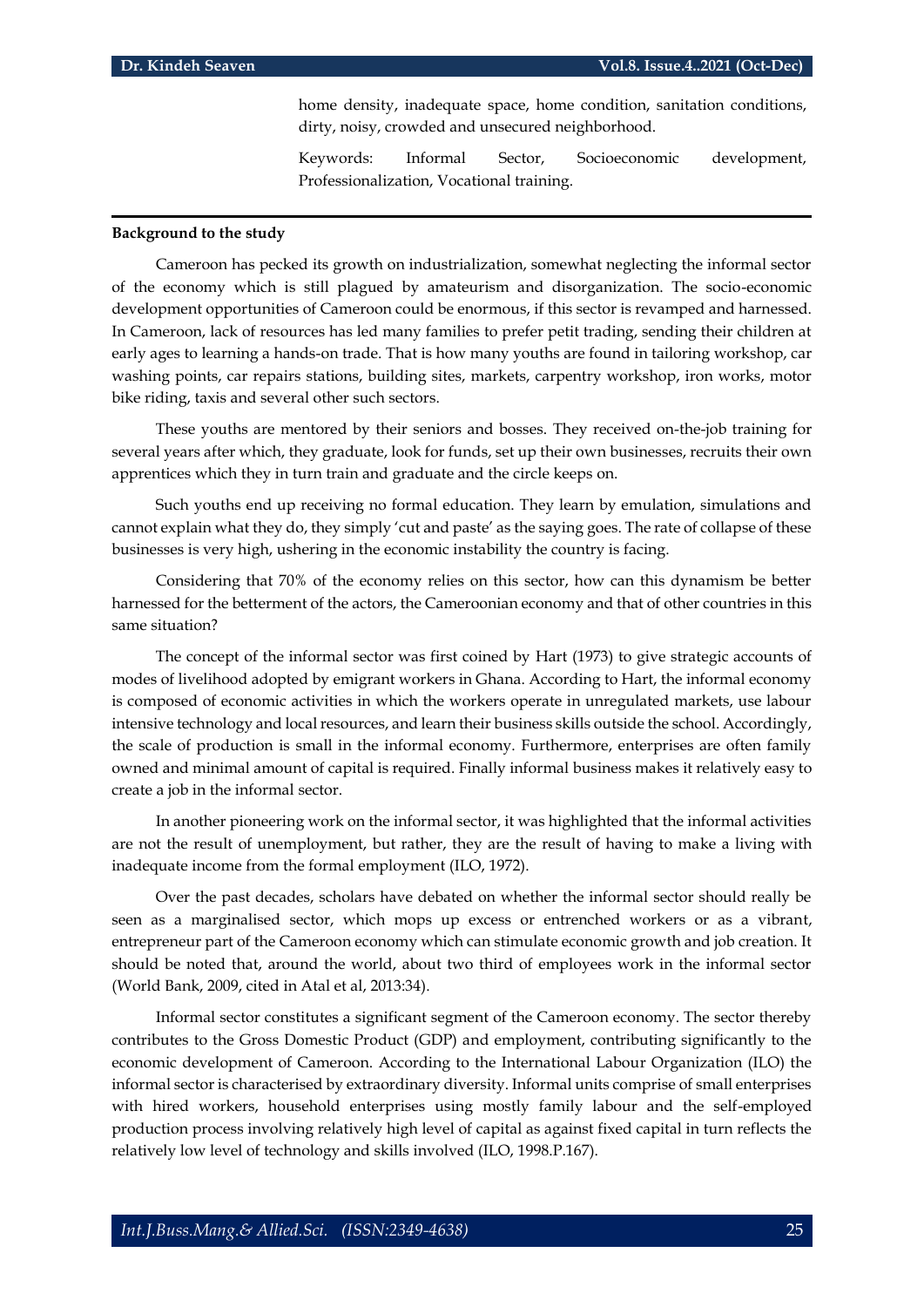The informal sector is now recognised as an extensive and persistent feature of economies across the world, which is equivalent to some 31% of global GDP (Schneider and Williams, 2013) and 60% of the global workforce having their main employment in the informal sector (Jutting and Laiglesia, 2009).

This work seeks to characterise those involved in the informal sector in Cameroon, their activities, educational background and their capacity to contribute to their own fulfilment and that of the country.

The sample size estimated based on the parameters above was 423 informal workers. Expecting a return rate of at least 80%, the minimum sample size for the study is 340.

This sample size was distributed to the three main towns in Cameroon (Buea, Douala and Limbe) proportionately to their sizes.

The target population was estimated from the population above considering that 70% of the population of Cameroon is involved in the informal sector and that the working class aged 18-60 years makes up 38.7% of the population according to the National Institute of Statistics (2013).

# **What is the Profile of those Involved in the Informal Sector in Cameroon?**

| Place of residence               | n              | $\frac{0}{0}$ | Age                                                         | n           | $\frac{0}{0}$ |
|----------------------------------|----------------|---------------|-------------------------------------------------------------|-------------|---------------|
| Douala                           | 41             | 13.4          | $16 - 25$                                                   | 52          | 17.0          |
| Limbe                            | 92             | 30.1          | 26-35                                                       | 73          | 23.9          |
| Buea                             | 173            | 56.5          | 36-45                                                       | 118         | 38.6          |
| Gender                           | n              | $\frac{0}{0}$ | $46+$                                                       | 63          | 20.6          |
| Male                             | 172            | 56.2          | Form of education exposed<br>to                             | n           | $\frac{0}{0}$ |
| Female                           | 134            | 43.8          | Full time learning in a school<br>(formal education)        | 119         | 38.9          |
| <b>Marital</b> status            | $\mathbf n$    | $\frac{0}{0}$ | Learning outside the<br>classroom (non-formal<br>education) | 187         | 61.1          |
| Married                          | 166            | 54.2          | Where non-formal<br>education was taken                     | $\mathbf n$ | $\frac{0}{0}$ |
| Single                           | 78             | 25.5          | In a workshop                                               | 123         | 40.2          |
| Divorced                         | 33             | 10.8          | In a seminar                                                | 2           | .7            |
| Widowed                          | $\overline{4}$ | 1.3           | Literacy                                                    | $\mathbf n$ | $\frac{0}{0}$ |
| Co-habiting                      | 25             | 8.2           | Can read                                                    | 62          | 20.3          |
| Highest level of school attained | $\mathbf n$    | $\frac{0}{0}$ | Can read and write                                          | 201         | 65.7          |
| Never been to a formal school    | 73             | 23.9          | Cannot read                                                 | 18          | 5.9           |
| <b>FSLC</b>                      | 33             | 10.8          | Can neither read nor write                                  | 25          | 8.2           |
| GCE O/L or equivalent            | 59             | 19.3          | Person living with                                          | n           | $\frac{0}{0}$ |
| GCE $A/L$ or equivalent          | 45             | 14.7          | Parents                                                     | 10          | 3.3           |

# **Table 1: Characteristics of those working in the informal sector**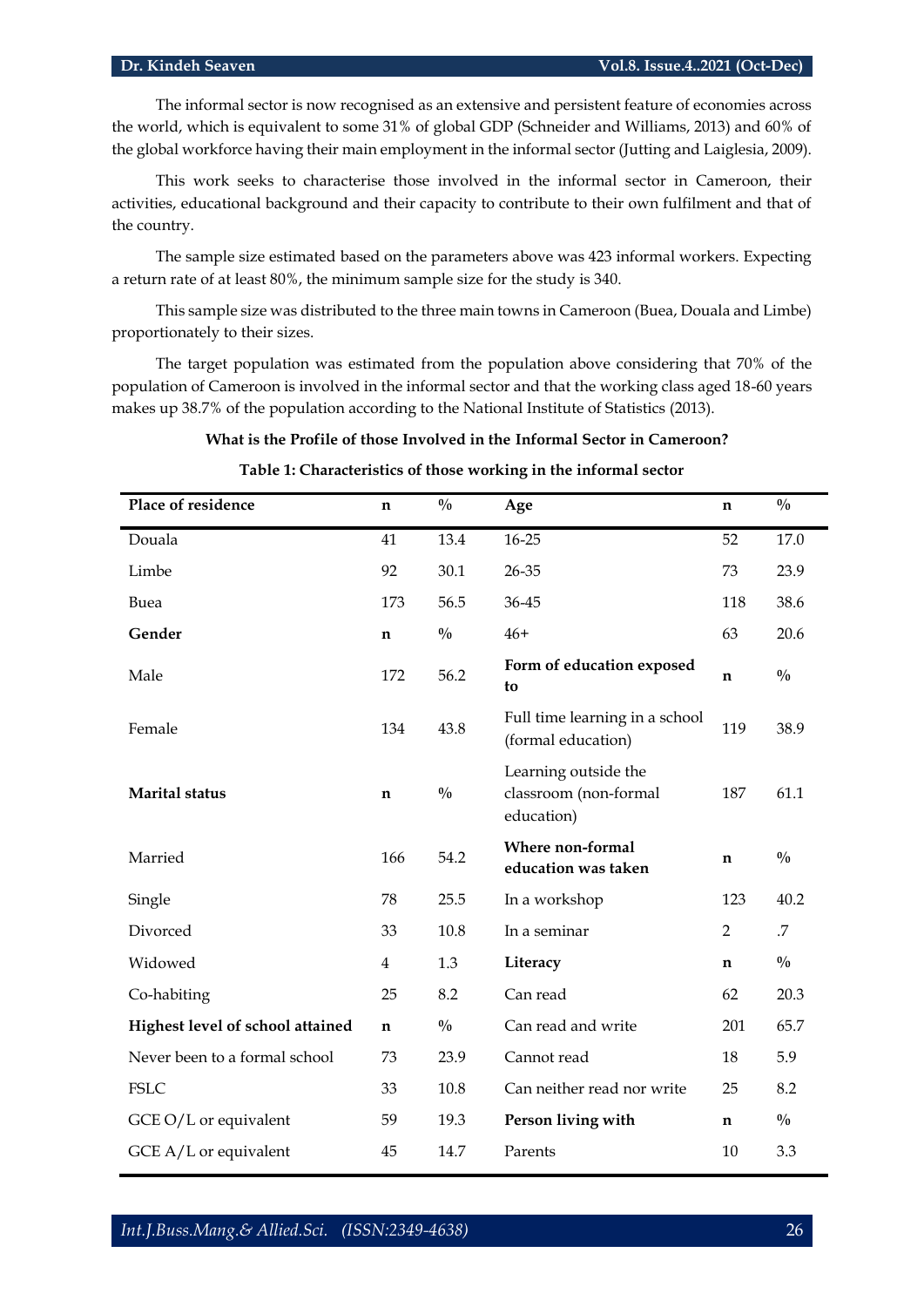| Post-secondary (vocational<br>training)                 | 47             | 15.4          | Friend                                  | 62           | 20.3          |
|---------------------------------------------------------|----------------|---------------|-----------------------------------------|--------------|---------------|
| Bachelors' Degree or equivalent                         | 41             | 13.4          | Family member                           | 182          | 59.5          |
| Masters' Degree or equivalent                           | 7              | 2.3           | Alone                                   | 52           | 17.0          |
| PhD                                                     | $\mathbf{1}$   | $.3\,$        | Able to provide food for<br>your family | $\mathbf n$  | $\frac{0}{0}$ |
| Able to provide health care<br>services for your family | $\mathbf n$    | $\frac{0}{0}$ | Not able at all                         | 6            | 2.0           |
| Not able at all                                         | 14             | 4.6           | Somehow (a bit able)                    | 121          | 39.5          |
| Somehow (a bit able)                                    | 130            | 42.5          | Fairly able                             | 120          | 39.2          |
| Fairly able                                             | 115            | 37.6          | Able                                    | 58           | 19.0          |
| Able                                                    | 44             | 14.4          | Very able                               | $\mathbf{1}$ | .3            |
| Very able                                               | $\mathfrak{B}$ | 1.0           | Housing                                 | $\mathbf n$  | $\frac{0}{0}$ |
| Able to provide education for<br>your family            | $\mathbf n$    | $\frac{0}{0}$ | Own house in which you<br>leave         | 40           | 13.1          |
| Not able at all                                         | 20             | 6.5           | Help/stay in family house               | 177          | 57.8          |
| Somehow (a bit able)                                    | 126            | 41.2          | Help/stay in family house               | 80           | 26.1          |
| Fairly able                                             | 120            | 39.2          | Own house somewhere else                | 9            | 2.9           |
| Able                                                    | 38             | 12.4          | $N = 306$                               |              |               |
| Very able                                               | $\overline{2}$ | 0.7           |                                         |              |               |

# **Gender**

Both male and female are well involved in the sample with proportion of 56.2% (172) and 43.8% (134) for the male and the female respectively.

**Age**



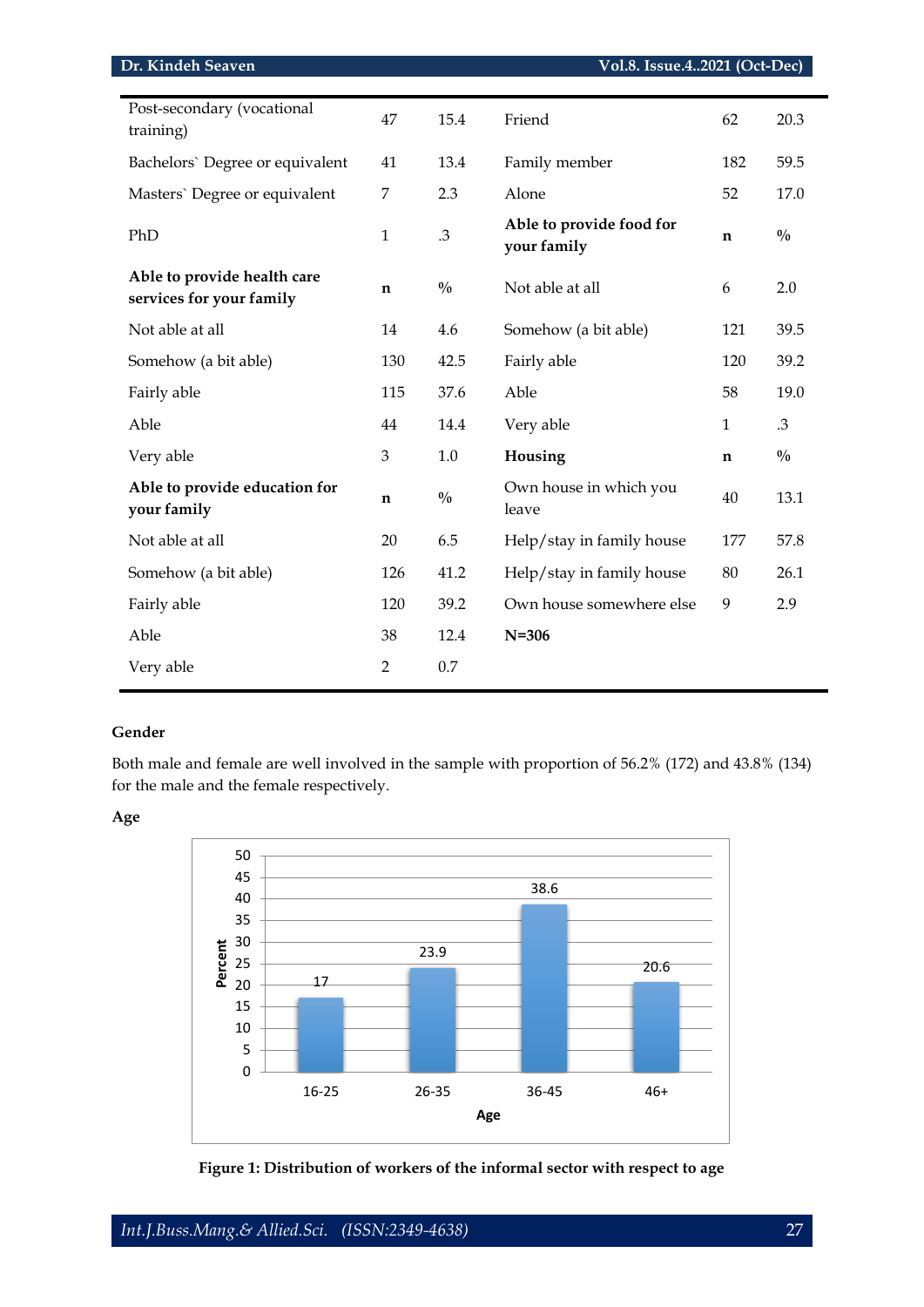The mode age of informal workers was 36-45 years with proportions of 38.6% (118), followed by those aged 26-35 years 23.9% (73), 46 + years 20.6% (63), while those aged 16-25 years were 17.0% (52). Cumulatively, 40.8% of them were aged 35 years or less.

The distribution of males' ages and females' ages did not differ significantly  $(P=0.706)$ .

| Gender | <b>Stats</b> |           | Age   |       |       |        |  |
|--------|--------------|-----------|-------|-------|-------|--------|--|
|        |              | $16 - 25$ | 26-35 | 36-45 | $46+$ |        |  |
| Male   | n            | 30        | 37    | 67    | 38    | 172    |  |
|        | $\%$         | 17.4%     | 21.5% | 39.0% | 22.1% | 100.0% |  |
| Female | n            | 22        | 36    | 51    | 25    | 134    |  |
|        | $\%$         | 16.4%     | 26.9% | 38.1% | 18.7% | 100.0% |  |
|        | n            | 52        | 73    | 118   | 63    | 306    |  |
| Total  | $\%$         | 17.0%     | 23.9% | 38.6% | 20.6% | 100.0% |  |

**Table 2: Comparing ages of workers of the informal sectors between male and female**

χ2-test: χ2=1.399; df=3; P=0.706

Of the 306 population sampled, 17.4% (30) of those aged between 16-25 were male and 16.4% (22) were female. 21.5% (37) of those aged between 26-35 were male and 26.9% (73) female. 39% (67) of those aged between 36-45 were male and 38.1% (118) were female.

# **Marital status**



**N=306**

**Figure 2: Distribution of workers of informal sector with respect to gender**

Majority were married with proportion of 54.2% (166), followed by the single 25.5% (78), the divorced 10.8% (33), 8.3% (25) were cohabiting while 1.3% (4) were widowed.

The distribution of marital status between male and female differed significantly (P=0.0014). There were more male married with proportion of 61.0% (105) as against 45.5% (61) for the female. Female were more single, 29.9% (40) as against 22.1% (38) for the male. There were more divorced female involved in the informal sector than male, with proportion of 13.4% (18) and 8.7% (15) for female and male respectively. More female were cohabiting, 11.2% (15) as against 5.8% (10) for the male.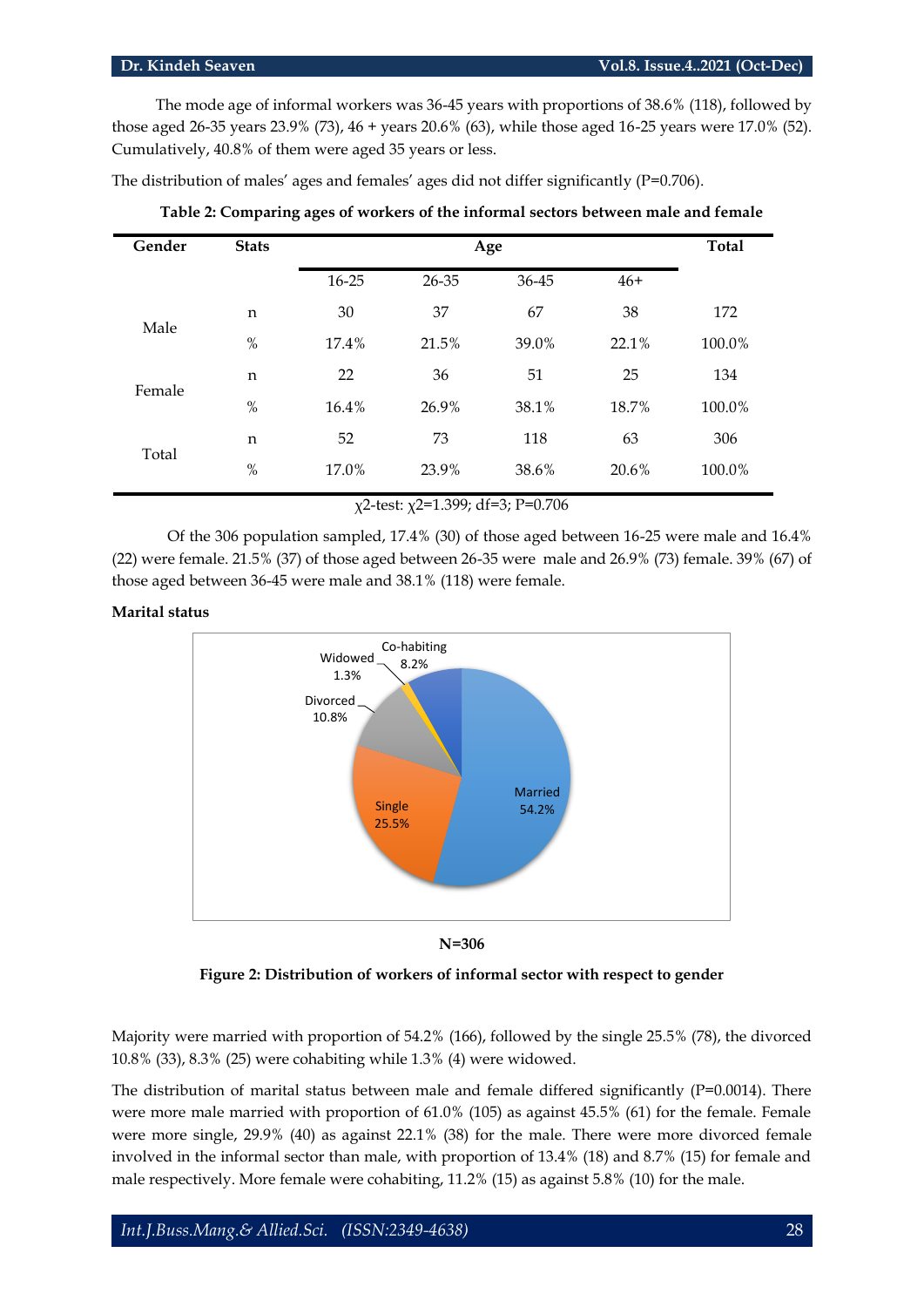### **Dr. Kindeh Seaven Vol.8. Issue.4..2021 (Oct-Dec)**

| Gender | <b>Stats</b> |        | <b>Marital status</b> |         |             |       | <b>Total</b> |
|--------|--------------|--------|-----------------------|---------|-------------|-------|--------------|
|        | Married      | Single | Divorced              | Widowed | Co-habiting |       |              |
| Male   | n            | 105    | 38                    | 15      | 4           | 10    | 172          |
|        | $\%$         | 61.0%  | 22.1%                 | 8.7%    | 2.3%        | 5.8%  | 100.0%       |
| Female | n            | 61     | 40                    | 18      | $\theta$    | 15    | 134          |
|        | $\%$         | 45.5%  | 29.9%                 | 13.4%   | $0.0\%$     | 11.2% | 100.0%       |
| Total  | n            | 166    | 78                    | 33      | 4           | 25    | 306          |
|        | $\%$         | 54.2%  | 25.5%                 | 10.8%   | 1.3%        | 8.2%  | 100.0%       |

**Table 3: Comparing marital status of workers of the informal sectors between male and female**

χ2-test: χ2=12.460; df=4; P=0.014

# **Form of education exposed to**



N=306

**Figure 3: Form of education exposed to**

Informal workers mostly learnt outside the classroom (non-formal education) 61.1% (187) while 38.9% (119) attended full time learning in a school (formal education).

The distribution of form of education informal workers were exposed to differed significantly between male and female (P=0.000). More male did full time learning in a school (formal education) with proportion of 47.7% (82) as against 27.6% (37) for the female while female were highly more involved in learning outside the classroom (non-formal education) with proportion of 72.4% (97) as against 52.3% (90) for the male.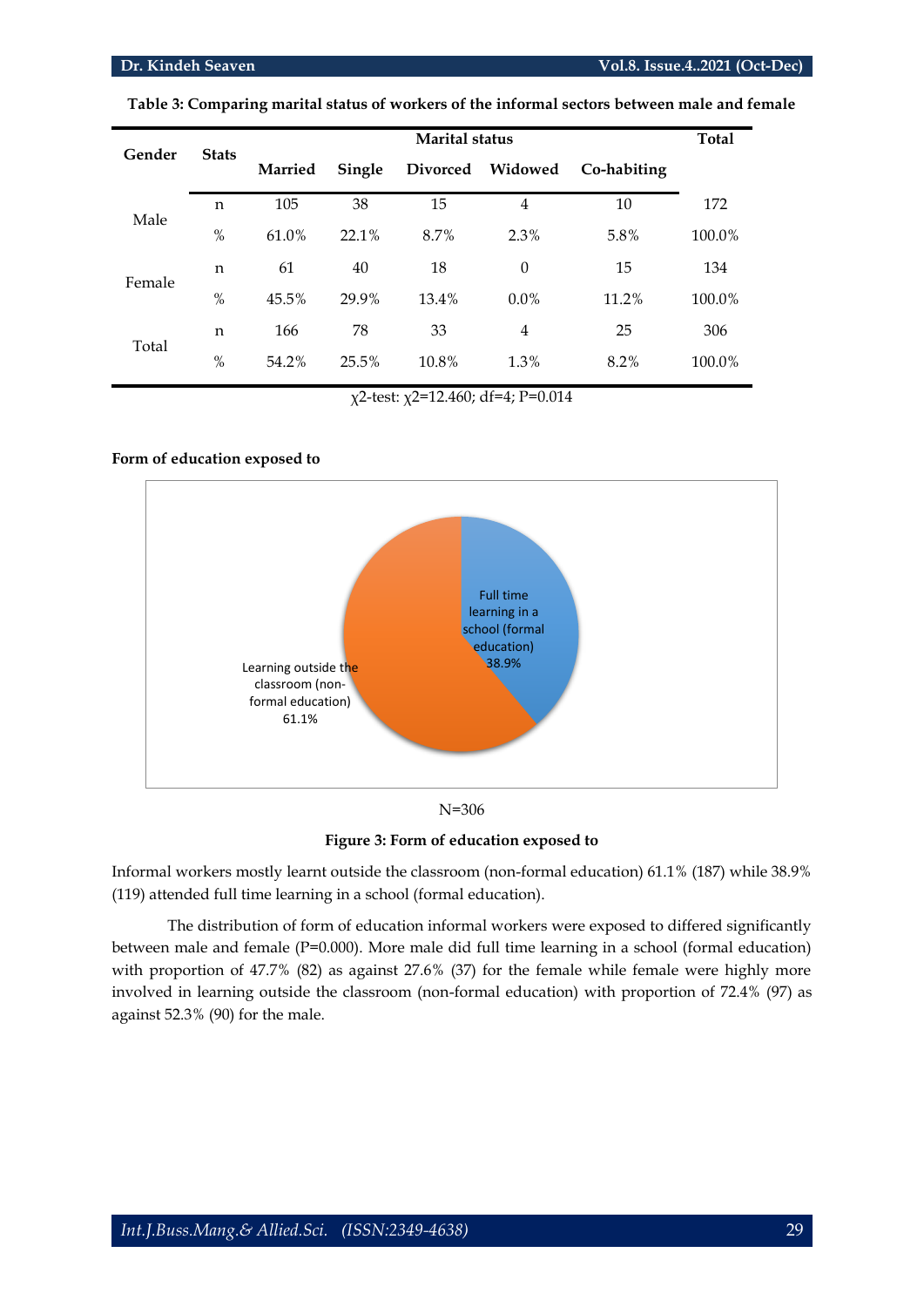|        | Form of education exposed to |                                                         |                                                              |        |  |  |  |  |
|--------|------------------------------|---------------------------------------------------------|--------------------------------------------------------------|--------|--|--|--|--|
| Gender | <b>Stats</b>                 | Full time learning in<br>a school (formal<br>education) | Learning outside<br>the classroom (non-<br>formal education) | Total  |  |  |  |  |
|        | n                            | 82                                                      | 90                                                           | 172    |  |  |  |  |
| Male   | $\%$                         | 47.7%                                                   | 52.3%                                                        | 100.0% |  |  |  |  |
| Female | $\mathbf n$                  | 37                                                      | 97                                                           | 134    |  |  |  |  |
|        | $\%$                         | 27.6%                                                   | 72.4%                                                        | 100.0% |  |  |  |  |
| Total  | n                            | 119                                                     | 187                                                          | 306    |  |  |  |  |
|        | $\%$                         | 38.9%                                                   | 61.1%                                                        | 100.0% |  |  |  |  |

**Table 41: Comparing Form of education workers of the informal sectors were exposed to between male and female**

# **Highest level of school attained**



N=306

**Figure 4: Highest level of school attained by workers of the informal sector**

Cumulatively (table 12), 68.6% of workers of the informal sector ended their study at advanced level with the mode been those that have never been to school 23.9% (73).

χ2-test: χ2=12.757; df=1; P=0.000.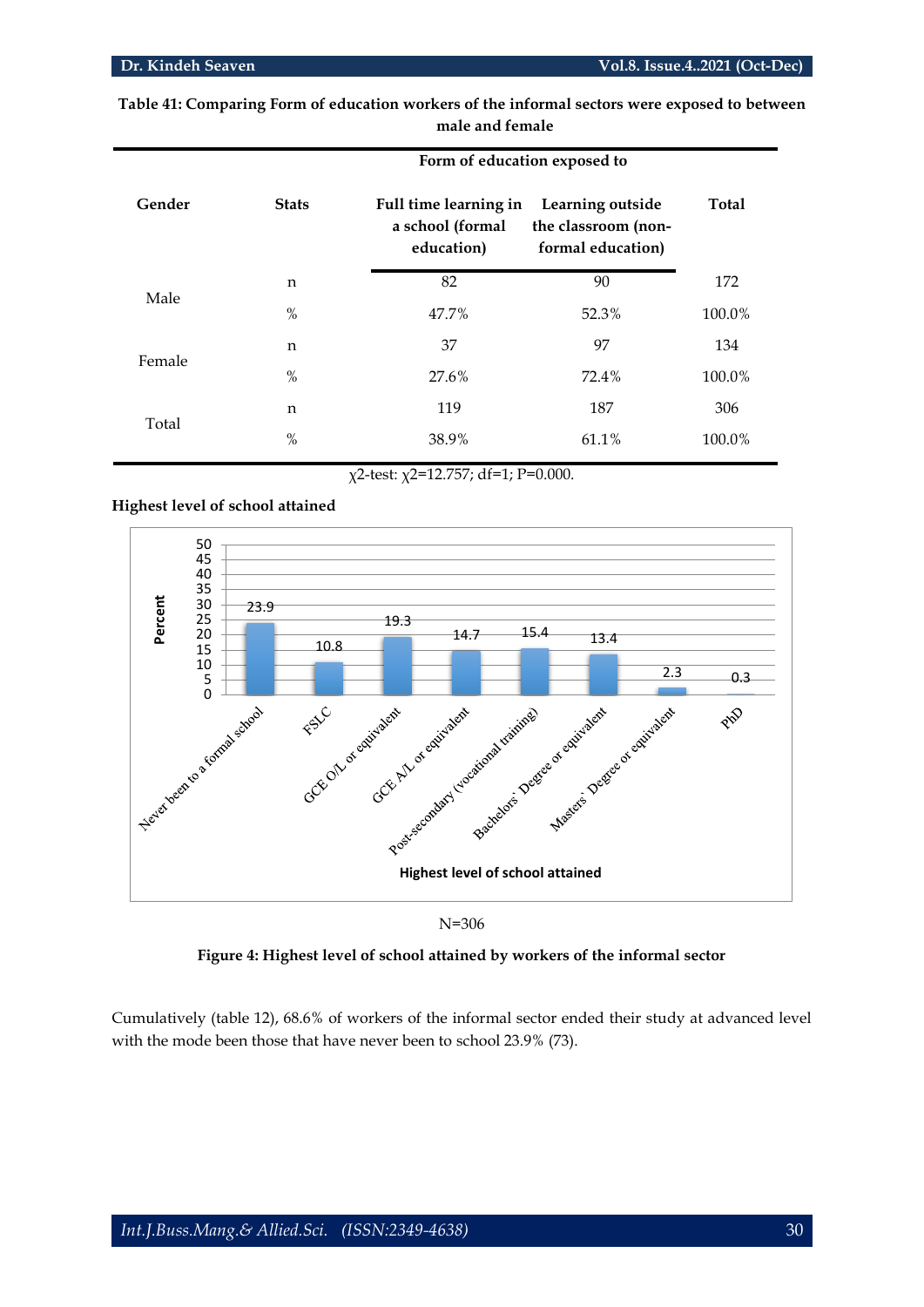| Highest level of school attained     | Frequency | Percent | <b>Cumulative Percent</b> |
|--------------------------------------|-----------|---------|---------------------------|
| Never been to a formal school        | 73        | 23.9    | 23.9                      |
| <b>FSLC</b>                          | 33        | 10.8    | 34.6                      |
| $GCE O/L$ or equivalent              | 59        | 19.3    | 53.9                      |
| $GCE A/L$ or equivalent              | 45        | 14.7    | 68.6                      |
| Post-secondary (vocational training) | 47        | 15.4    | 84.0                      |
| Bachelors' Degree or equivalent      | 41        | 13.4    | 97.4                      |
| Masters' Degree or equivalent        | 7         | 2.3     | 99.7                      |
| PhD                                  | 1         | .3      | 100.0                     |
| Total                                | 306       | 100.0   |                           |

**Table 5: Distribution of workers of the informal sector with respect to highest level of school attained**

**Table 6: Distribution of workers of the informal sector highest level of school attained and with respect to gender**

|                                      |              |          | Gender       |              |
|--------------------------------------|--------------|----------|--------------|--------------|
| Highest level of school attained     | <b>Stats</b> | Male     | Female       | <b>Total</b> |
|                                      | $\mathsf{n}$ | 49       | 24           | 73           |
| Never been to a formal school        | $\%$         | 28.5%    | 17.9%        | 23.9%        |
| <b>FSLC</b>                          | n            | 17       | 16           | 33           |
|                                      | $\%$         | 9.9%     | 11.9%        | 10.8%        |
|                                      | n            | 28       | 31           | 59           |
| GCE O/L or equivalent                | $\%$         | 16.3%    | 23.1%        | 19.3%        |
|                                      | n            | 22       | 23           | 45           |
| GCE $A/L$ or equivalent              | $\%$         | 12.8%    | 17.2%        | 14.7%        |
|                                      | $\mathsf{n}$ | 23       | 24           | 47           |
| Post-secondary (vocational training) | $\%$         | 13.4%    | 17.9%        | 15.4%        |
|                                      | $\mathsf{n}$ | 26       | 15           | 41           |
| Bachelors' Degree or equivalent      | $\%$         | 15.1%    | 11.2%        | 13.4%        |
|                                      | $\mathsf{n}$ | 7        | $\Omega$     | 7            |
| Masters' Degree or equivalent        | $\%$         | 4.1%     | $0.0\%$      | 2.3%         |
|                                      | $\mathsf{n}$ | $\theta$ | $\mathbf{1}$ | $\mathbf{1}$ |
| PhD                                  | $\%$         | $0.0\%$  | $0.7\%$      | $0.3\%$      |
|                                      | n            | 172      | 134          | 306          |
| Total                                | $\%$         | 100.0%   | 100.0%       | 100.0%       |

χ2-test: χ2=15.256; df=7; P=0.033.

The distribution of highest level of school attained differed significantly between male and female (P=0.033). Cumulatively, more male had attained higher education, with proportion of 19.2% (33) as against 11.9% (16) for the female.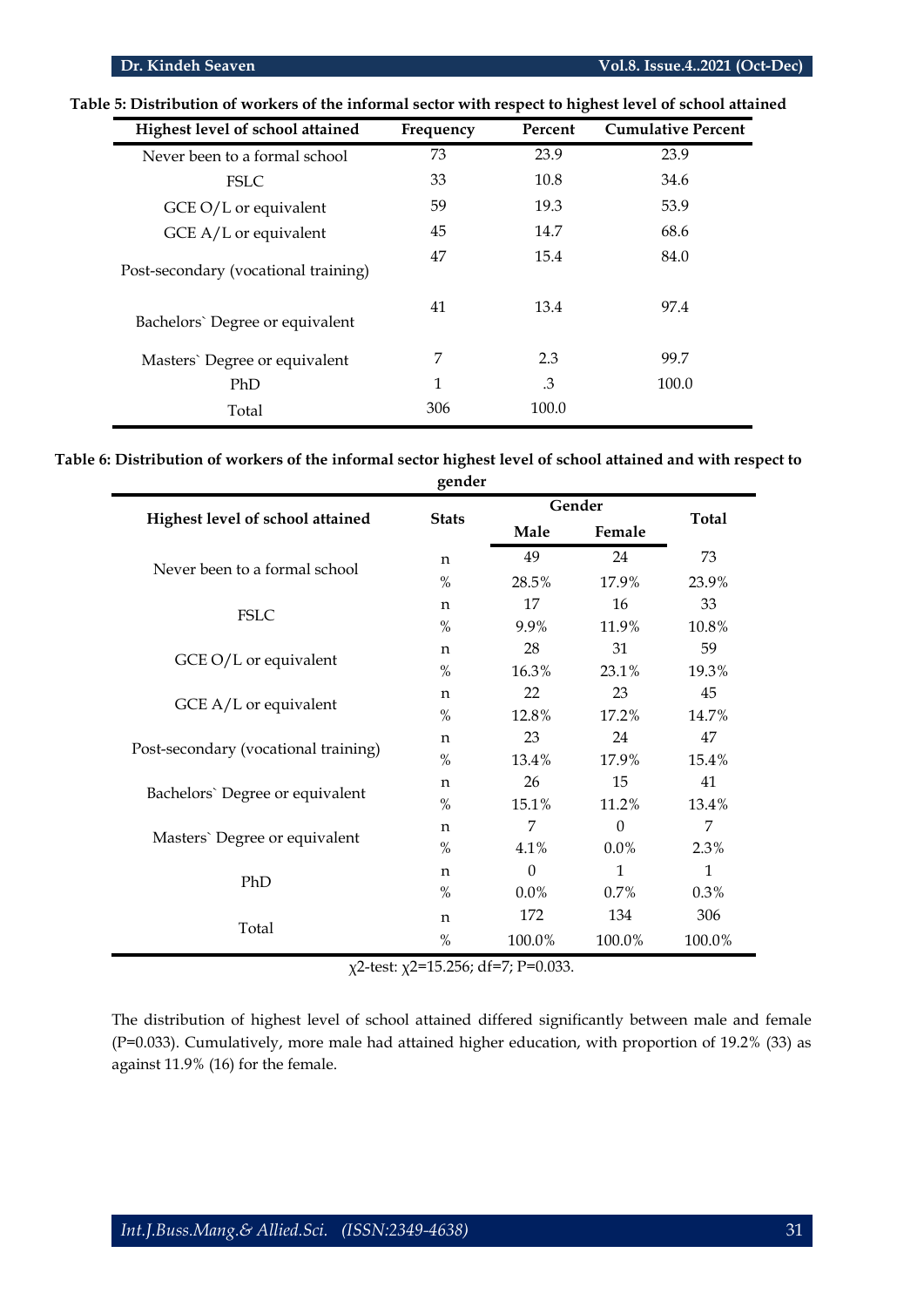| <b>Highest level of school</b><br>attained |              | Form of education exposed to                                             | <b>Total</b>                               |              |
|--------------------------------------------|--------------|--------------------------------------------------------------------------|--------------------------------------------|--------------|
|                                            | <b>Stats</b> | Full time learning Learning outside<br>in a school<br>(formal education) | the classroom<br>(non-formal<br>education) |              |
| Never been to a formal                     | $\mathsf{n}$ | $\Omega$                                                                 | 73                                         | 73           |
| school                                     | $\%$         | 0.0%                                                                     | 100.0%                                     | 100.0%       |
|                                            | $\mathbf n$  | 6                                                                        | 27                                         | 33           |
| <b>FSLC</b>                                | $\%$         | 18.2%                                                                    | 81.8%                                      | 100.0%       |
| GCE O/L or equivalent                      | n            | 22                                                                       | 37                                         | 59           |
|                                            | $\%$         | 37.3%                                                                    | 62.7%                                      | 100.0%       |
|                                            | n            | 21                                                                       | 24                                         | 45           |
| GCE A/L or equivalent                      | $\%$         | 46.7%                                                                    | 53.3%                                      | 100.0%       |
| Post-secondary (vocational                 | $\mathbf n$  | 26                                                                       | 21                                         | 47           |
| training)                                  | $\%$         | 55.3%                                                                    | 44.7%                                      | 100.0%       |
| Bachelors' Degree or                       | n            | 36                                                                       | 5                                          | 41           |
| equivalent                                 | $\%$         | 87.8%                                                                    | 12.2%                                      | 100.0%       |
| Masters' Degree or                         | n            | 7                                                                        | $\theta$                                   | 7            |
| equivalent                                 | %            | 100.0%                                                                   | $0.0\%$                                    | 100.0%       |
| PhD                                        | n            | 1                                                                        | $\theta$                                   | $\mathbf{1}$ |
|                                            | $\%$         | 100.0%                                                                   | 0.0%                                       | 100.0%       |
|                                            | n            | 119                                                                      | 187                                        | 306          |
| Total                                      | $\%$         | 38.9%                                                                    | 61.1%                                      | 100.0%       |

**Table7: Association between highest level of school attained and form of education exposed to**

The table above clearly shows that, respondents who have never been to school learnt their trade essentially outside the classroom (non-formal education) while those that have attained higher education were essentially involved in full time learning in a school (formal education).





N=125

**Figure 5: Where workers of the informal sector had their non-formal education**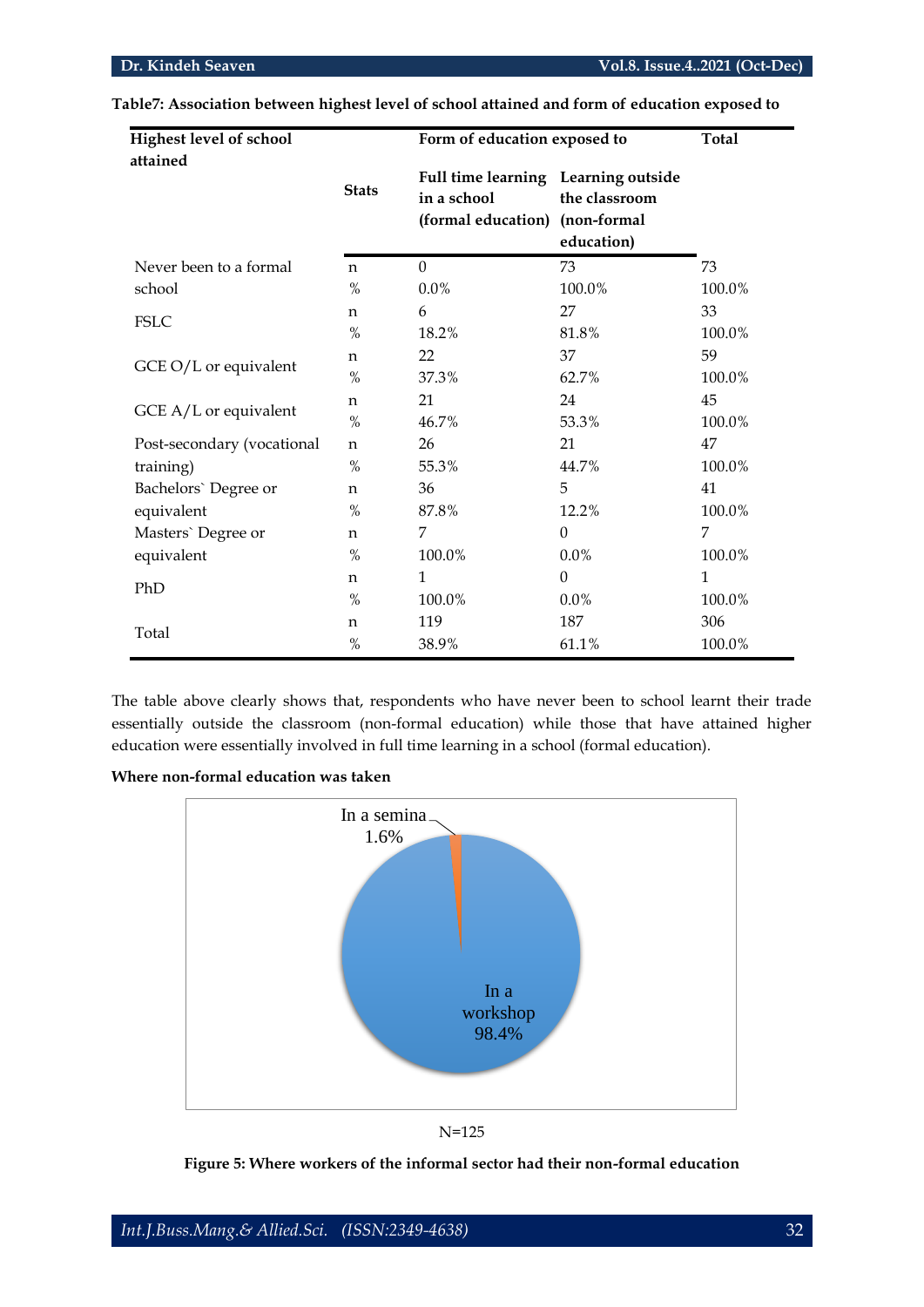Their non-formal education was essentially taken in a workshop with proportion of 98.4% (123).

| Field of education for those who have attended formal<br>education | Frequency | Percent |
|--------------------------------------------------------------------|-----------|---------|
| General studies                                                    | 65        | 52.9    |
| Sciences                                                           | 22        | 18.5    |
| Technical                                                          | 20        | 16.8    |
| Home Economics                                                     | 6         | 5.0     |
| Arts                                                               | 3         | 2.5     |
| Banking                                                            | 2         | 1.7     |
| <b>Business Management</b>                                         | 2         | 1.7     |
| Humanitarian studies                                               | 1         | 0.8     |
| Total                                                              | 119       | 100.0   |

**Table 8: Field of education for those who have attended formal education**

Workers of the informal sector who have attended formal education did general studies for the majority (52.9%). This was followed by those who have done science 18.5% (22), technical education 16.8% (20), home economics 5.0% (6), Arts 2.5% (3), banking 1.7% (1), business management 1.7% (2) and humanitarian studies 0.8% (1).

| Field of education for those who have attended non-<br>formal education | Frequency    | Percent |
|-------------------------------------------------------------------------|--------------|---------|
| Technical                                                               | 129          | 69.0    |
| Hair dressing                                                           | 18           | 9.6     |
| Tailoring                                                               | 14           | 7.5     |
| Trading                                                                 | 7            | 3.7     |
| Building                                                                | 5            | 2.7     |
| Floriculture                                                            | 5            | 2.7     |
| Agriculture                                                             | 1            | 0.5     |
| Sale girl                                                               | $\mathbf{1}$ | 0.5     |
| Shoe mender                                                             | 1            | 0.5     |
| Carpentry                                                               | 6            | 3.2     |
| Total                                                                   | 187          | 100.0   |

**Table 9: Field of education for those that have attended non-formal education**

As for those that attended non-formal education, they mostly did technical training in various field 69.0% (129). Some of their specialties listed ranged from hair dressing, tailoring, trading, building, floriculture, agriculture, sale, shoe mender and carpentry.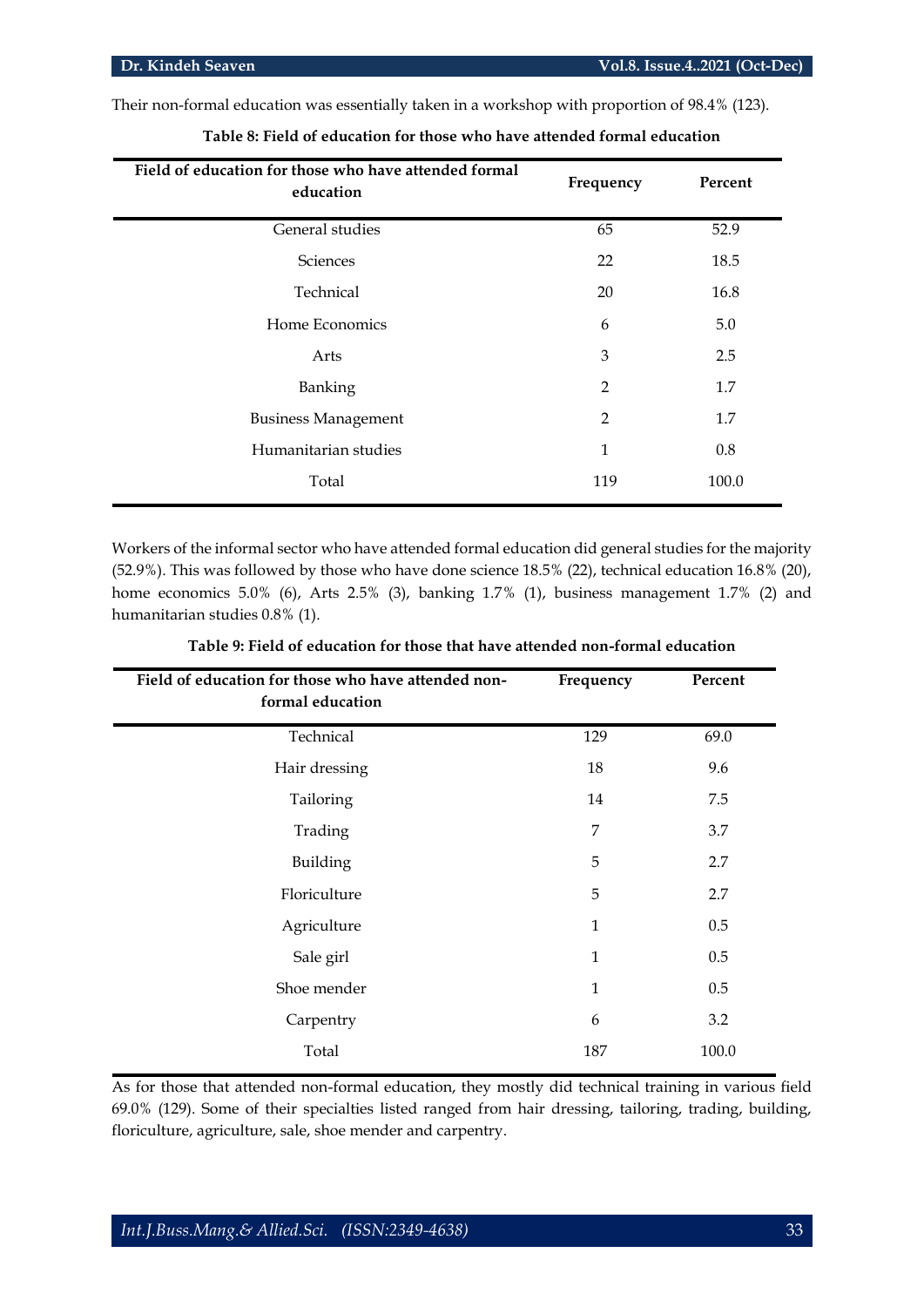



N=306

# **Figure 6: Distribution of workers of the informal sector with respect to literacy**

Workers of the informal sector for the majority could read and write 65.7% (201), 20.3% (62) could read, 8.2% (25) could neither read nor write while 5.9% (18) could not read.

|        |              |       | Literacy                                   |                |                                  |        |  |
|--------|--------------|-------|--------------------------------------------|----------------|----------------------------------|--------|--|
| Gender | <b>Stats</b> |       | Can read Can read and Cannot read<br>write |                | Can neither<br>read nor<br>write |        |  |
|        | n            | 37    | 108                                        | $\overline{4}$ | 23                               | 172    |  |
| Male   | $\%$         | 21.5% | 62.8%                                      | 2.3%           | 13.4%                            | 100.0% |  |
| Female | n            | 25    | 93                                         | 14             | $\overline{2}$                   | 134    |  |
|        | %            | 18.7% | 69.4%                                      | 10.4%          | 1.5%                             | 100.0% |  |
|        | n            | 62    | 201                                        | 18             | 25                               | 306    |  |
| Total  | $\%$         | 20.3% | 65.7%                                      | 5.9%           | 8.2%                             | 100.0% |  |

| Table 10: Distribution of workers of the informal sector literacy with respect to gender |  |
|------------------------------------------------------------------------------------------|--|
|------------------------------------------------------------------------------------------|--|

χ2-test: χ2=22.262; df=2; P=0.000.

Literacy differed significantly between male and female (P=0.00). Cumulatively, 15.7% (23) of male could not read or could neither read nor write as against 11.9% (16) for the female.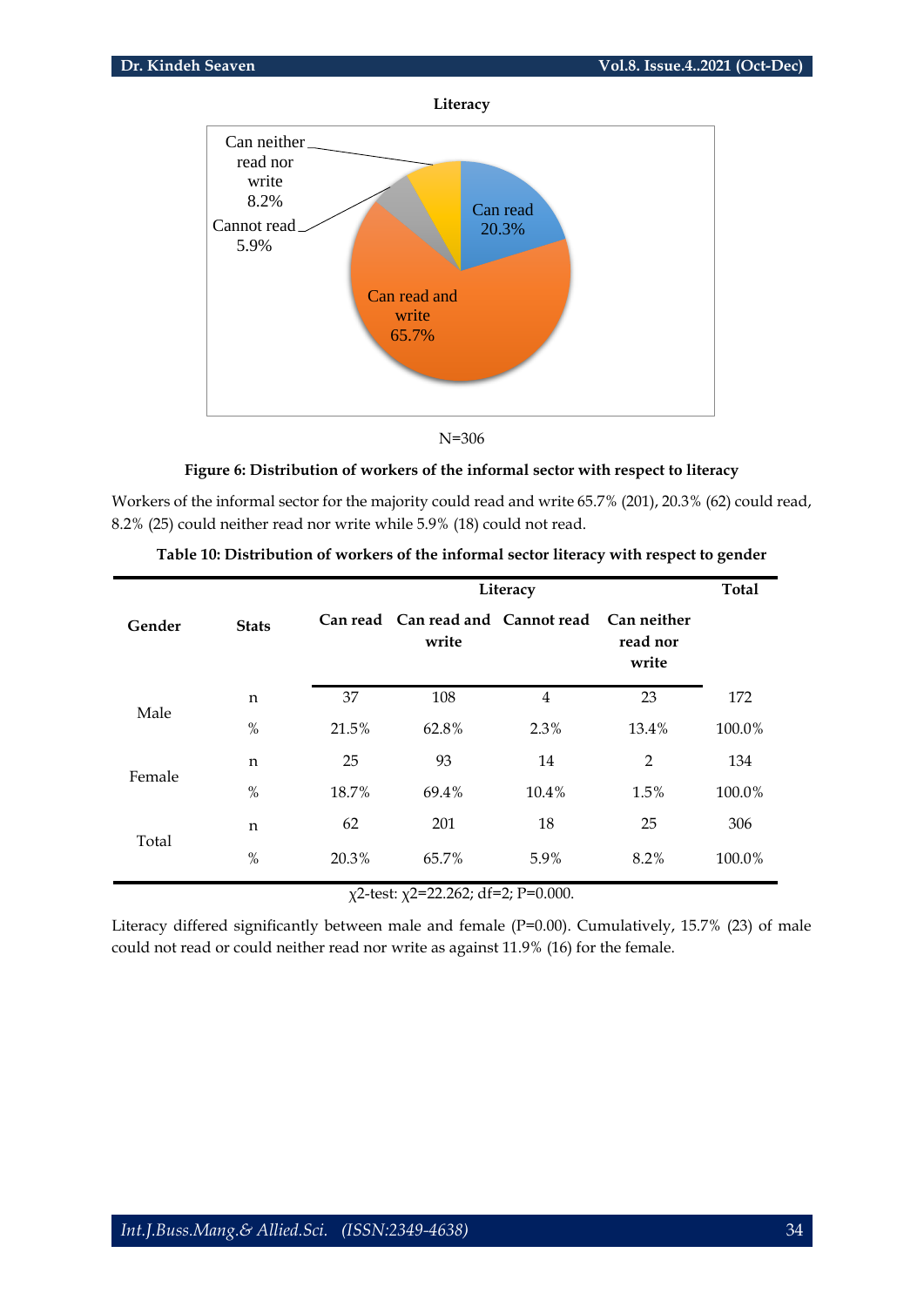

Kruskal Wallis Test: H=20.314; P=0.000.

**Figure 7: Comparing amount made with respect to highest level of school attained Table 11: Comparing amount made with respect to highest level of school attained**

| <b>Highest level of school attained</b> |                    | Average amount made per month |
|-----------------------------------------|--------------------|-------------------------------|
|                                         | $\mathbf N$        | 106                           |
|                                         | Mean               | 144386.79                     |
|                                         | Median             | 120000.00                     |
| Primary and never been<br>to school     | Std. Error of Mean | 9188.557                      |
|                                         | Minimum            | 6000                          |
|                                         | Maximum            | 300000                        |
|                                         | Std. Deviation     | 94601.980                     |
|                                         | N                  | 151                           |
|                                         | Mean               | 213980.13                     |
|                                         | Median             | 200000.00                     |
| Secondary                               | Std. Error of Mean | 13811.850                     |
|                                         | Minimum            | 6000                          |
|                                         | Maximum            | 700000                        |
|                                         | Std. Deviation     | 169722.851                    |
|                                         | $\mathbf N$        | 49                            |
| Tertiary                                | Mean               | 278122.45                     |

*Int.J.Buss.Mang.& Allied.Sci. (ISSN:2349-4638)* 35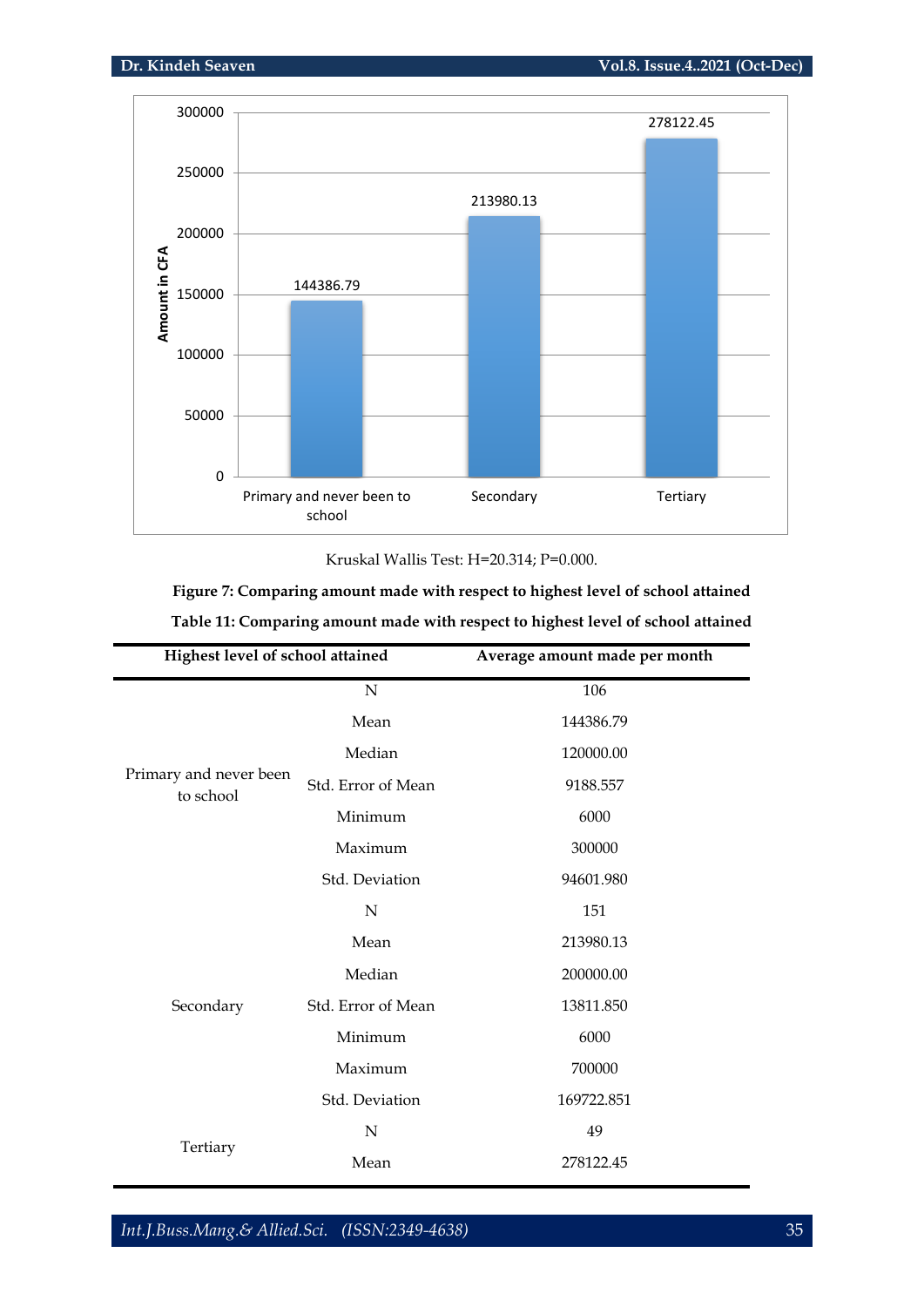|                     | Median             | 300000.00    |
|---------------------|--------------------|--------------|
|                     | Std. Error of Mean | 24637.295    |
|                     | Minimum            | 6000         |
|                     | Maximum            | 600000       |
|                     | Std. Deviation     | 172461.062   |
|                     | ${\bf N}$          | 306          |
|                     | Mean               | 200143.79    |
|                     | Median             | 175000.00    |
|                     | Std. Error of Mean | 8871.037     |
|                     | Minimum            | 6000         |
|                     | Maximum            | 700000       |
|                     | Std. Deviation     | 155179.765   |
|                     |                    | $H = 20.314$ |
| Kruskal Wallis Test |                    | $P=0.000$    |
|                     |                    |              |

The average amount made from the business per months increased significantly with level of school attained (P=0.000). This amount was 144386.79 Frs for those that attained primary education or who have never been to school, rose to 213980.13 Frs for those that have attained secondary education, to amount 278122.45 Frs for those that have attained tertiary education, been the highest.

| Form of education exposed to        | Average amount made per<br>month |            |
|-------------------------------------|----------------------------------|------------|
| Full time learning in a             | N                                | 119        |
| school (formal education)           | Mean                             | 213008.40  |
|                                     | Median                           | 150000.00  |
|                                     | Std. Error of Mean 14912.867     |            |
|                                     | Minimum                          | 6000       |
|                                     | Maximum                          | 600000     |
|                                     | Std. Deviation                   | 162680.174 |
| Learning outside the                | N                                | 187        |
| classroom (non-formal<br>education) | Mean                             | 191957.22  |
|                                     | Median                           | 200000.00  |
|                                     | Std. Error of Mean 10975.052     |            |
|                                     | Minimum                          | 6000       |
|                                     | Maximum                          | 700000     |

# **Table 12: Comparing amount made with respect to form of education**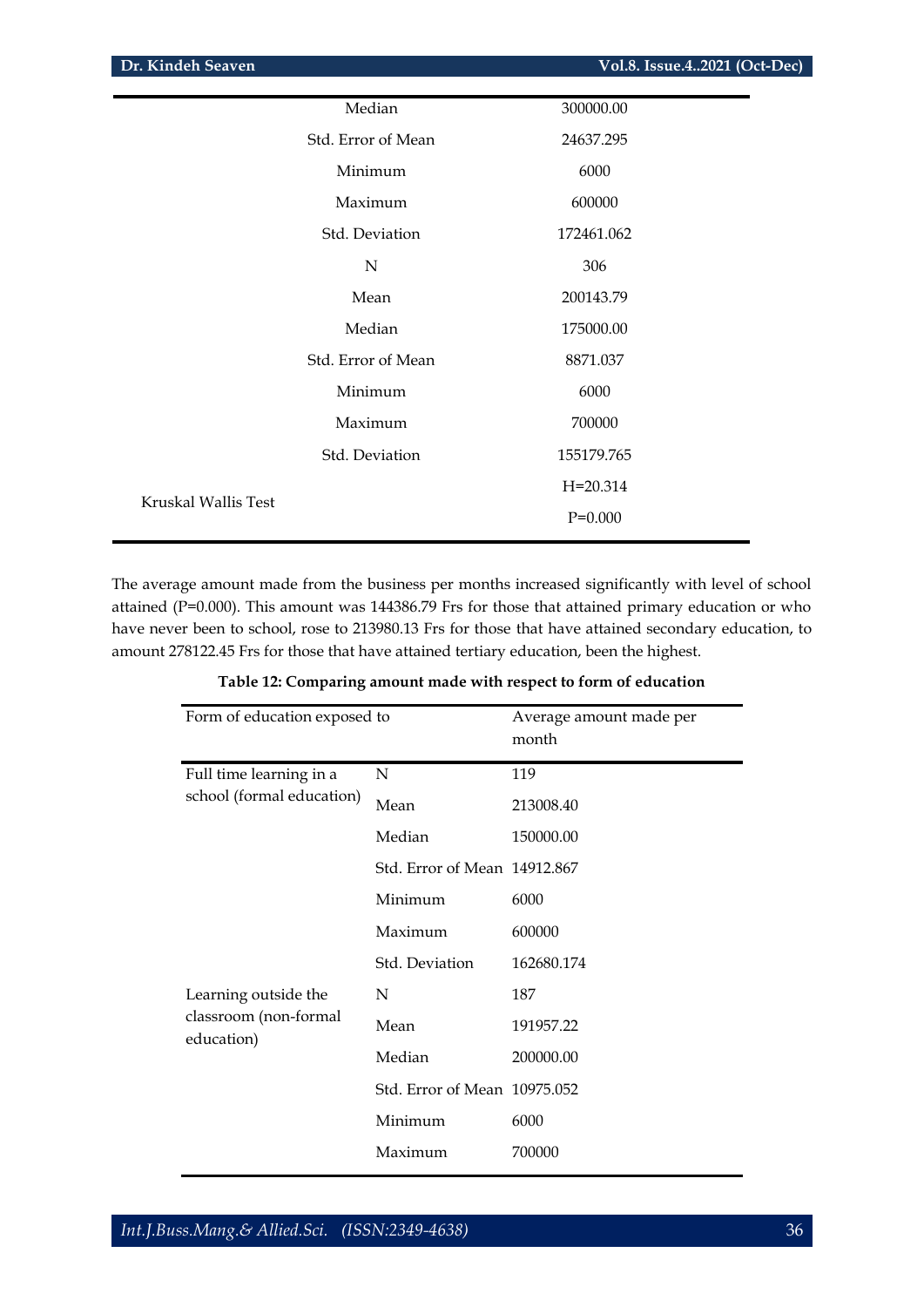| Dr. Kindeh Seaven |                             | Vol.8. Issue.42021 (Oct-Dec) |  |
|-------------------|-----------------------------|------------------------------|--|
|                   | Std. Deviation              | 150081.585                   |  |
| Total             | N                           | 306                          |  |
|                   | Mean                        | 200143.79                    |  |
|                   | Median                      | 175000.00                    |  |
|                   | Std. Error of Mean 8871.037 |                              |  |
|                   | Minimum                     | 6000                         |  |
|                   | Maximum                     | 700000                       |  |
|                   | Std. Deviation              | 155179.765                   |  |
|                   |                             |                              |  |

I

# What is the role of the informal sector in the socieconomic development of the actors and of **Cameroon at large?**



Mann-Whitney U test: U=10361.500; P=0.309.

# **Figure 8: Comparing amount made with respect to form of education**

The amount made per month by those who have attended full time learning in a school (formal education ) was in average 213008.4 frs, higher than the 191957.22 Frs made by those that have learnt outside the classroom (non-formal education), but this difference was not statistically significant (P=0.309).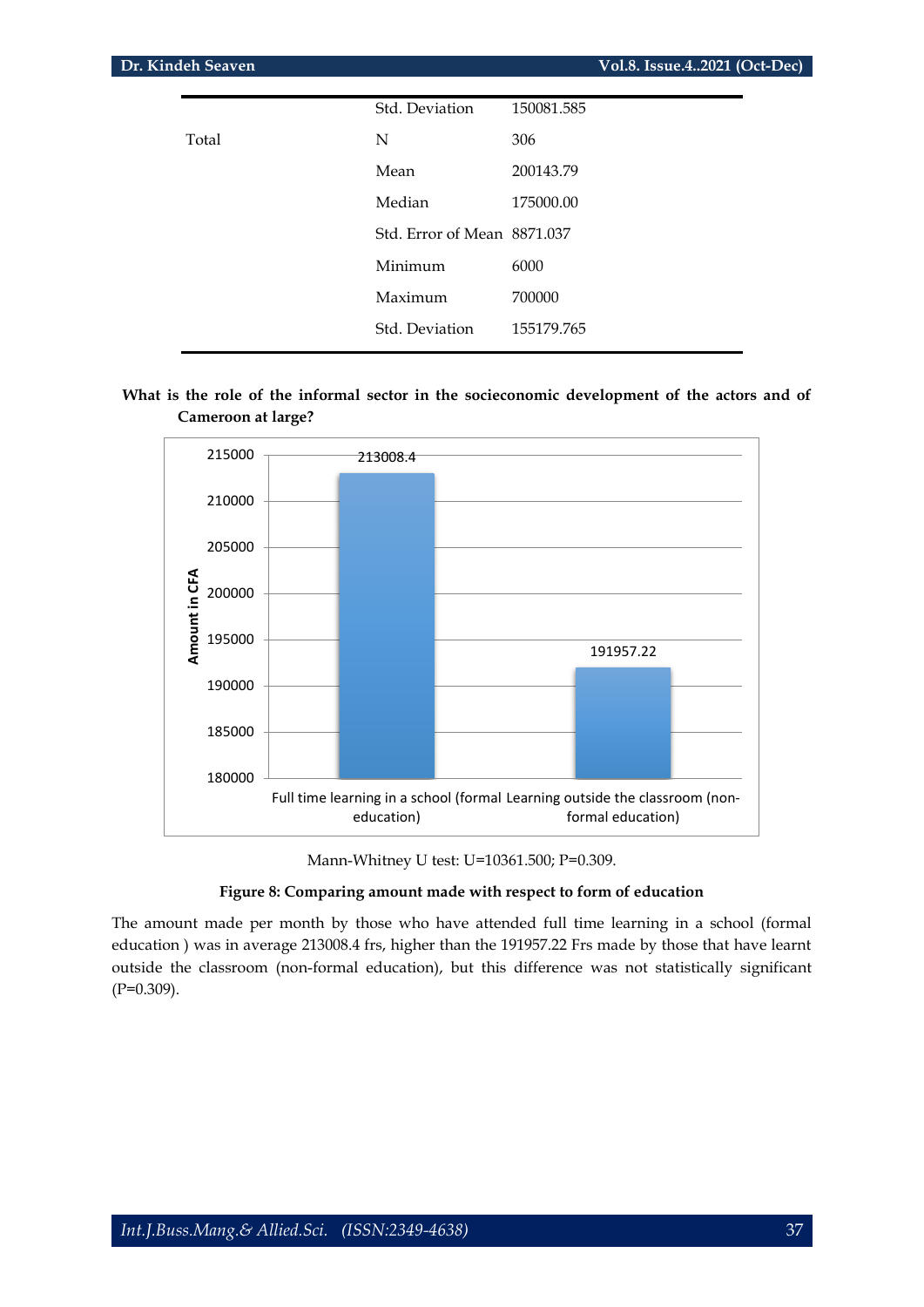**Table 13: Comparing amount saved with respect to form of education**

| Form of education N<br>exposed to                                       |     | Mean              | Std.<br>of Mean | Error Median Minimu | m | Maximum | Std.<br>Deviation |
|-------------------------------------------------------------------------|-----|-------------------|-----------------|---------------------|---|---------|-------------------|
| Full time learning 73<br>in a school (formal<br>education)              |     | 72205.48 6997.579 |                 | 50000.00 5000       |   | 300000  | 59787.345         |
| outside 92<br>Learning<br>classroom<br>the<br>(non-formal<br>education) |     | 45217.39 6118.804 |                 | 32500.00 5000       |   | 500000  | 58689.503         |
| Total                                                                   | 165 | 57157.58 4710.613 |                 | 50000.00 5000       |   | 500000  | 60508.914         |

Mann-Whitney U test: U=2272.000; P=0.000.

The amount saved per month by those who have attended full time learning in a school (formal education ) was in average 72205.48 frs, higher than the 45217.39 Fr made by those that have learnt outside the classroom (non-formal education), and this difference was statistically significant (P=0.000). The hypothesis here stated is then accepted.

### **4.4 Apropriateness of Vocational Training in the Informal Sector.**

| Level of school N<br>Attainment                 |     | Mean     | <b>Std. Error of Median</b><br>Mean |          | Minimu<br>m | Maximu<br>m | Std.<br>Deviation |
|-------------------------------------------------|-----|----------|-------------------------------------|----------|-------------|-------------|-------------------|
| been<br>Never<br>to<br>school<br>and<br>primary | 28  | 57142.86 | 16946.907                           | 50000.00 | 15000       | 500000      | 89674.603         |
| Secondary<br>education                          | 75  | 46146.67 | 5816.215                            | 30000.00 | 5000        | 300000      | 50369.900         |
| Vocational<br>training                          | 35  | 79000.00 | 11183.722                           | 50000.00 | 5000        | 200000      | 66163.790         |
| Higher                                          | 27  | 59444.44 | 5445.491                            | 50000.00 | 10000       | 100000      | 28295.601         |
| Total                                           | 165 | 57157.58 | 4710.613                            | 50000.00 | 5000        | 500000      | 60508.914         |

**Table 14: Comparing amount saved with respect to type of education**

Kruskal Wallis Test: H=11.893; P=0.007.

The amount saved by the informal sector differed significantly between vocational training and the other types of education (P=0.007), whereby it was the highest for vocational training, with an average of 79000.00 CFA.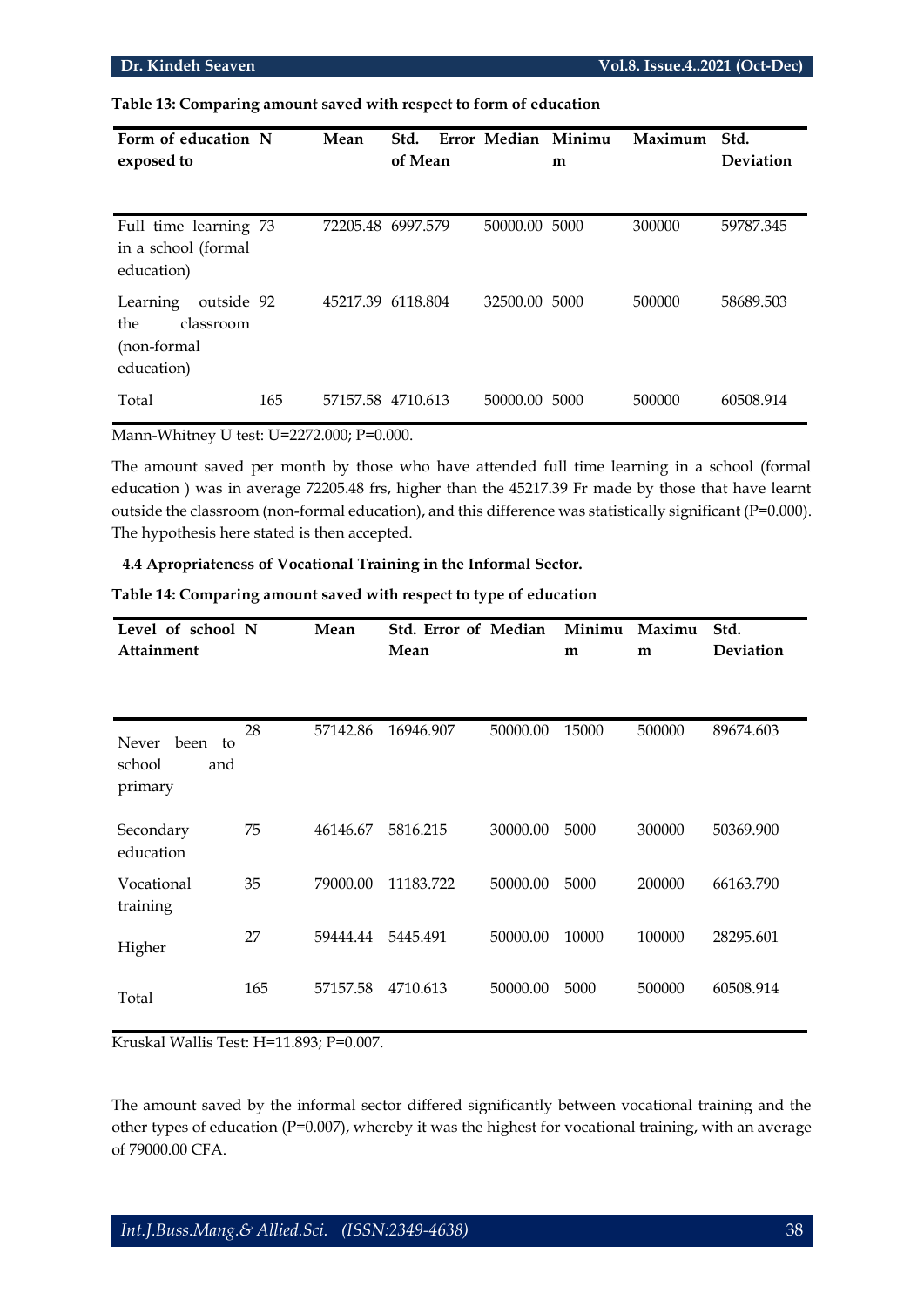# **Person living with**



N=306

# **Figure 09: Persons, workers in the informal sector lived with.**

This was to assess the degree of responsibility of informal sector actors. Workers in the informal sector lived mostly with family members 59.5% (182), followed by the 20.3% (62) living with friends, 17.0% (52) live alone while 3.3% (10) lived with parents.

More female were living with parents, 6.0% (8) as against 1.2% (2) for the male, more female were living with friends 22.4% (30) as against 18.6% (32) for the male. More female were living with family members 60.4% (81) as against 58.7% (101) for the male while more male were living on their alone 21.5% (37) as against 11.2% (15) for the female. These differences were significant (P=0.014).

|              |               | Person living with |        |                      |          |        |  |  |
|--------------|---------------|--------------------|--------|----------------------|----------|--------|--|--|
| Gender       | <b>Stats</b>  | Parents            | Friend | <b>Family member</b> | Alone    |        |  |  |
|              | n             | $\overline{2}$     | 32     | 101                  | 37       | 172    |  |  |
| Male         | $\%$          | 1.2%               | 18.6%  | 58.7%                | 21.5%    | 100.0% |  |  |
|              | n             | 8                  | 30     | 81                   | 15       | 134    |  |  |
| Female       | $\%$          | $6.0\%$            | 22.4%  | 60.4%                | 11.2%    | 100.0% |  |  |
|              | $\mathbf n$   | 10                 | 62     | 182                  | 52       | 306    |  |  |
| <b>Total</b> | $\frac{0}{0}$ | $3.3\%$            | 20.3%  | 59.5%                | $17.0\%$ | 100.0% |  |  |
|              |               |                    |        |                      |          |        |  |  |

| Table 15: Person worker in the informal sector lived with, layered by gender |  |  |
|------------------------------------------------------------------------------|--|--|
|------------------------------------------------------------------------------|--|--|

χ2-test: χ2=10.615; df=3; P=0.014..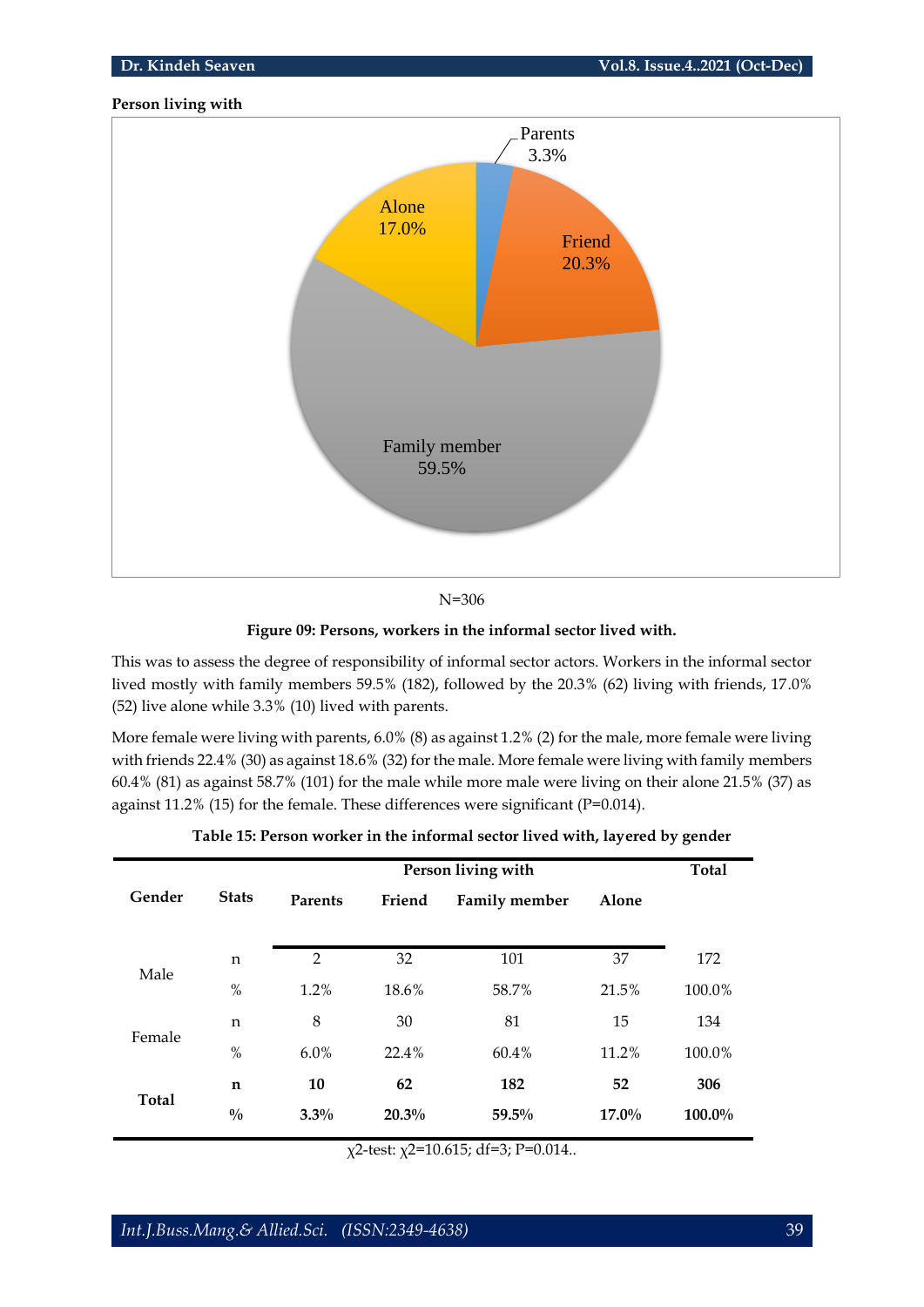# **Development Index**

# **Computing development index**

Development index was computed using the following indicators:

- Highest level of school attained (graded in ascending order, never been to school been the lowest, PhD been the highest)
- Literacy (Grading in ascending order, cannot read and write been the lowest and can read and write been the highest)
- Underscholarisation (yes been the lowest and no the highest)
- Able to provide health care services for your family or yourself (Not able at all been the lowest and very able been the highest)
- Able to provide education for your family or yourself (Not able at all been the lowest and very able been the highest)
- Able to provide food for your family or yourself (Not able at all been the lowest and very able been the highest)
- Housing (Help been the lowest and owning a house been the highest)
- Car (yes been the lowest and no the highest)
- Motorcycle (yes been the lowest and no the highest)
- Bike (yes been the lowest and no the highest)
- TV (yes been the lowest and no the highest)
- Land (yes been the lowest and no the highest)
- More than four people per room (yes been the lowest and no the highest)
- Parents living in the same room with children (yes been the lowest and no the highest)
- Lack of adequate space (yes been the lowest and no the highest)
- Poor gender differentiation (yes been the lowest and no the highest)
- Poor roofing conditions (yes been the lowest and no the highest)
- Poorly ventilated houses (yes been the lowest and no the highest)
- Porous walls (yes been the lowest and no the highest)
- Collapsing walls (yes been the lowest and no the highest)
- Dirty walls(yes been the lowest and no the highest)
- Poor toilet and bathing facilities (yes been the lowest and no the highest)
- Pit toilet only (yes been the lowest and no the highest)
- Marshy frontage (Dirty standing water)
- Mosquito infested (yes been the lowest and no the highest)
- Poor waste disposal (yes been the lowest and no the highest)
- Bushy surrounding (yes been the lowest and no the highest)
- Overcrowded buildings (yes been the lowest and no the highest)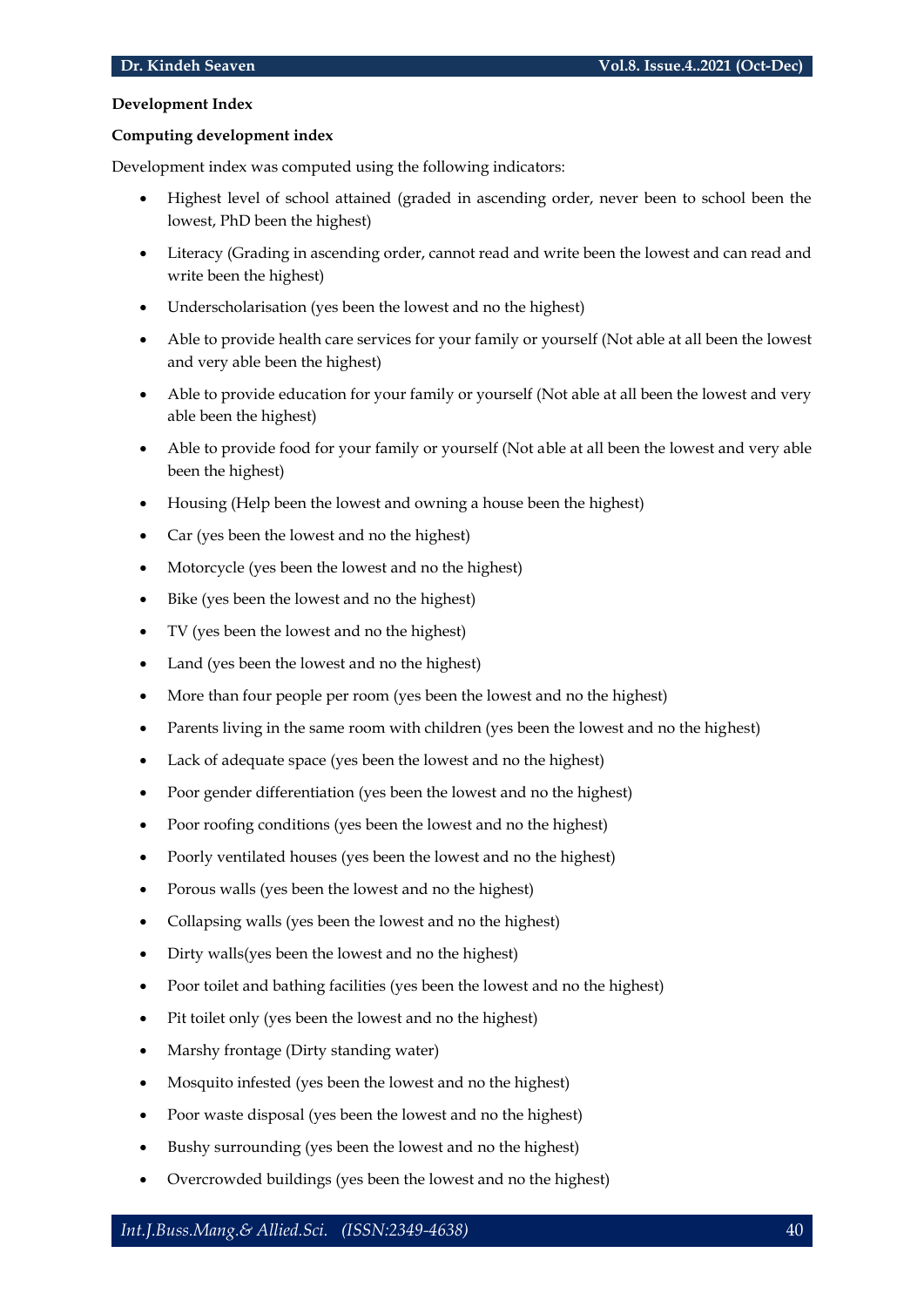- Noise and Loud sounds (yes been the lowest and no the highest)
- Mixture of commercial, residential and religious areas (yes been the lowest and no the highest)
- High crime wave (yes been the lowest and no the highest)
- Wood house (yes been the highest and no the lowest)
- Mud house (yes been the highest and no the lowest)
- Cement block house (yes been the highest and no the lowest)
- Thatched house (Yes been the lowest and no the highest)

Development index score was estimated from the above livelihood indicators and organized in four groups using the quartiles. In fact, the quartiles were used to contextualize development index into four categories, very low, low, high and very high.

| N       | Valid   | 306     |
|---------|---------|---------|
|         | Missing | $\cup$  |
|         | 25      | 42.0000 |
| Percent | 50      | 46.0000 |
|         | 75      | 50.0000 |

# **Table 16: Quartiles cut points of the development index score**

| Table 17: Contextualized development index classification and distribution |  |
|----------------------------------------------------------------------------|--|
|----------------------------------------------------------------------------|--|

|           | Frequency | Percent | <b>Valid Percent</b> | Cumulative |
|-----------|-----------|---------|----------------------|------------|
|           |           |         |                      | Percent    |
| Very low  | 93        | 30.4    | 30.4                 | 30.4       |
| Low       | 68        | 22.2    | 22.2                 | 52.6       |
| High      | 71        | 23.2    | 23.2                 | 75.8       |
| Very high | 74        | 24.2    | 24.2                 | 100.0      |
| Total     | 306       | 100.0   | 100.0                |            |

The contextualized development index was distributed as follows: 30.4% (93) very low, 22.2% (68) low, 23.2% (271) high and 24.2% (74) very high. Cumulatively, majority had low development index with proportion of 52.6%.

| Table 18: Contextualized development index classification and distribution with respect to gender |  |  |  |  |
|---------------------------------------------------------------------------------------------------|--|--|--|--|
|                                                                                                   |  |  |  |  |

| Gender | <b>Stats</b>  | Development index score |          |          |           | <b>Total</b> |
|--------|---------------|-------------------------|----------|----------|-----------|--------------|
|        |               | <b>Very low</b>         | Low      | High     | Very high |              |
| Male   | n             | 57                      | 31       | 37       | 47        | 172          |
|        | $\%$          | 33.1%                   | 18.0%    | 21.5%    | 27.3%     | 100.0%       |
| Female | n             | 36                      | 37       | 34       | 27        | 134          |
|        | $\%$          | 26.9%                   | 27.6%    | 25.4%    | 20.1%     | 100.0%       |
| Total  | n             | 93                      | 68       | 71       | 74        | 306          |
|        | $\frac{0}{0}$ | $30.4\%$                | $22.2\%$ | $23.2\%$ | $24.2\%$  | 100.0%       |

χ2-test: χ2=6.180; df=3; P=0.103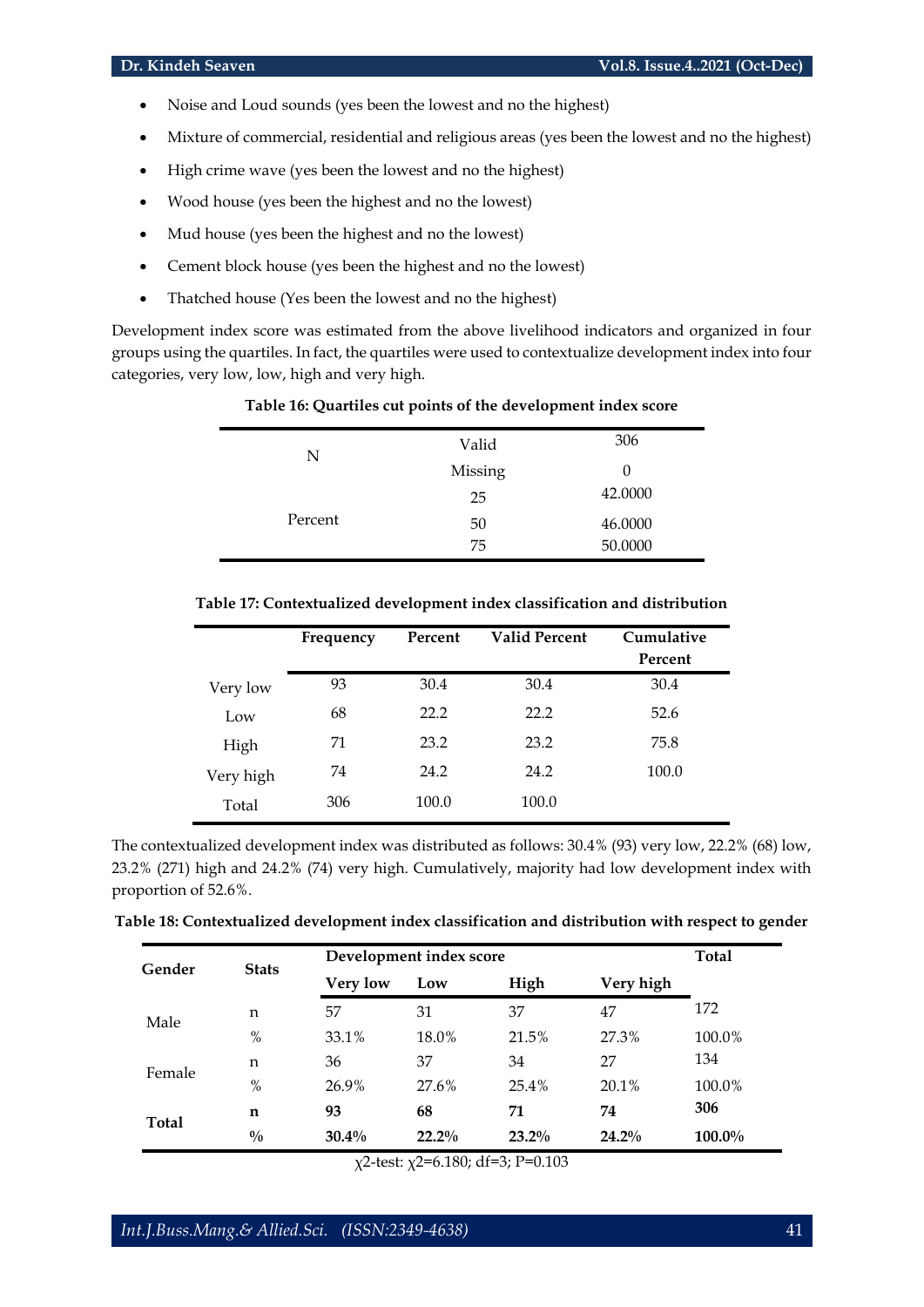Cumulatively, 48.8% (84) male had high development index as compared to a lower proportion for the female 45.5% (61), but this difference was not statistically significant (P=0.103).

| Variables            | <b>Items</b>                       | Yes   | No    |
|----------------------|------------------------------------|-------|-------|
| Home density         | More than four people per room     | 52.9% | 47.1% |
|                      |                                    | (162) | (144) |
|                      | Parents living in the same room    | 37.3% | 62.7% |
|                      | with children                      | (114) | (192) |
|                      | Lack of adequate space             | 74.5% | 25.5% |
|                      |                                    | (228) | (78)  |
|                      | Poor gender differentiation        | 64.7% | 35.3% |
|                      |                                    | (198) | (108) |
| Home condition       | Poor roofing conditions            | 44.8% | 55.2% |
|                      |                                    | (137) | (169) |
|                      | Poorly ventilated houses           | 52.3% | 47.7% |
|                      |                                    | (160) | (146) |
|                      | Porous walls                       | 23.2% | 76.8% |
|                      |                                    | (71)  | (235) |
|                      | Collapsing walls                   | 19.3% | 80.7% |
|                      |                                    | (59)  | (247) |
|                      | Dirty walls                        | 73.9% | 26.1% |
|                      |                                    | (226) | (80)  |
| Sanitary             | Poor toilet and bathing facilities | 80.4% | 19.6% |
| conditions           |                                    | (246) | (60)  |
|                      | Pit toilet only                    | 69.3% | 30.7% |
|                      |                                    | (212) | (94)  |
|                      | Marshy frontage (Dirty standing    | 45.8% | 54.2% |
|                      | water)                             | (140) | (166) |
|                      | Mosquito infested                  | 78.4% | 21.6% |
|                      |                                    | (240) | (66)  |
|                      | Poor waste disposal                | 90.2% | 9.6%  |
|                      |                                    | (276) | (30)  |
|                      | Bushy surrounding                  | 64.4% | 35.6% |
|                      |                                    | (197) | (109) |
|                      | Overcrowded buildings              | 85.9% | 14.1% |
| Neighbourhood        |                                    | (263) | (43)  |
|                      | Noise and Loud sounds              | 86.6% | 13.4% |
|                      |                                    | (265) | (41)  |
|                      | Mixture<br>of<br>commercial,       | 86.3% | 13.7% |
|                      | residential and religious areas    | (264) | (42)  |
|                      | High crime wave                    | 77.8% | 22.2% |
|                      |                                    | (238) | (68)  |
| <b>Type of house</b> | Wood house                         | 56.9% | 43.1% |
|                      |                                    | (174) | (132) |
|                      | Mud house                          | 1.0%  | 99.0% |
|                      |                                    | (3)   | (303) |
|                      | Thatched house                     | 56.9% | 43.1% |
|                      |                                    | (174) | (132) |
|                      | Cement block house                 | 48.0% | 52.0% |
|                      |                                    | (147) | (159) |

| Table 19: Characterization of home environment of people working in the informal sector (Shaded: |  |
|--------------------------------------------------------------------------------------------------|--|
| Majority and above)                                                                              |  |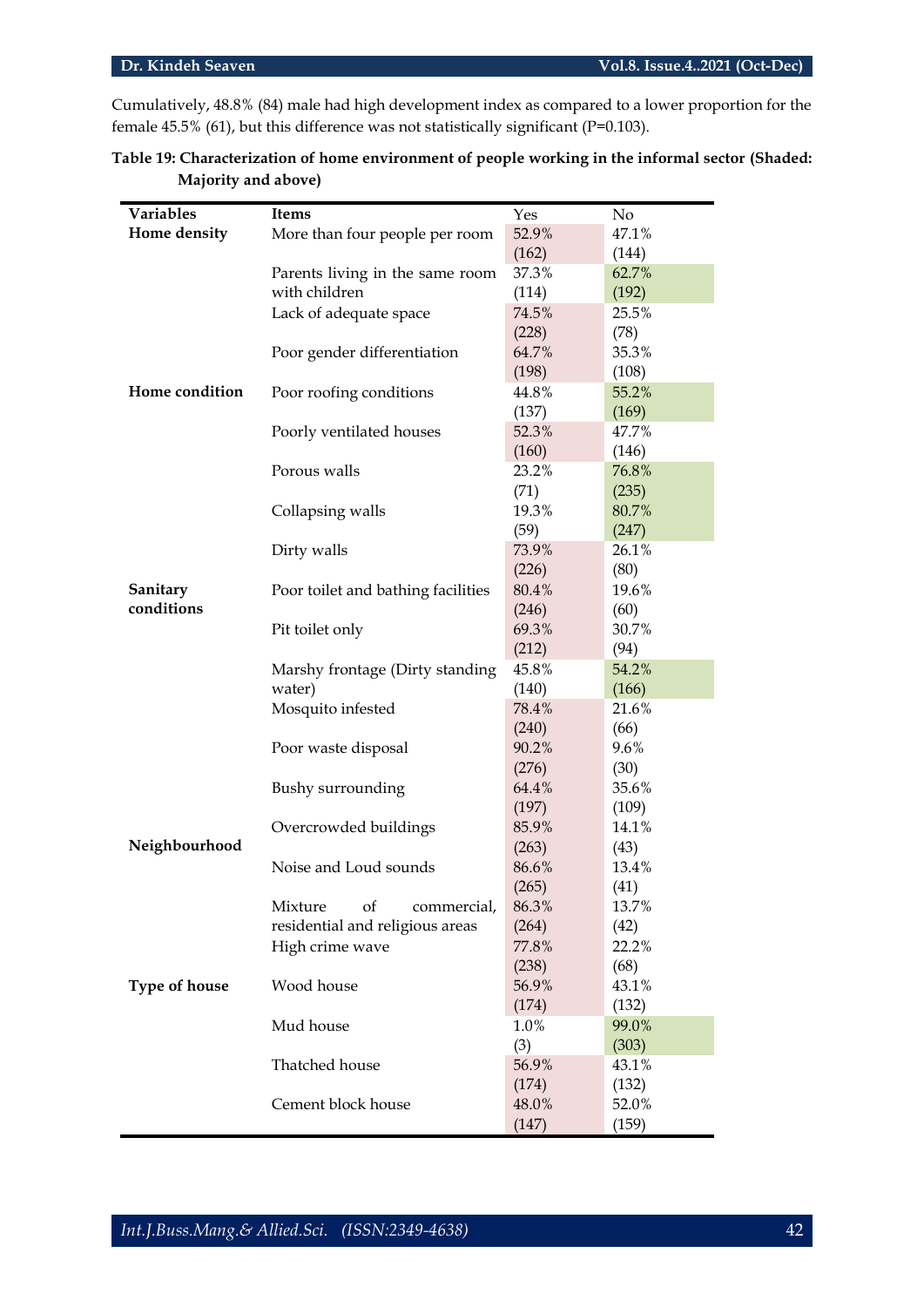The characterization of home environment of people working in the informal sector was done using several indicators. Those filled in green are satisfactory and in red are not satisfactory. At first sign it is obvious that workers of the informal sector home environment was quite below standard. Sixteen indicators out of 23 were below standard, namely:

- More than four people per room)
- Lack of adequate space
- Poor gender differentiation
- Poorly ventilated houses
- Dirty walls
- Poor toilet and bathing facilities
- Pit toilet only
- Mosquito infested
- Poor waste disposal
- Bushy surrounding
- Overcrowded buildings
- Noise and Loud sounds
- Mixture of commercial, residential and religious areas
- High crime wave
- Wood house
- Thatched house
- Cement block house

# **The indicators that were perceived good were the following:**

- $\checkmark$  Parents living in the same room with children (majority said no)
- $\checkmark$  Poor roofing conditions (majority said no)
- $\checkmark$  Porous walls (majority said no)
- $\checkmark$  Collapsing walls (majority said no)
- $\checkmark$  Marshy frontage (Dirty standing water) (majority said no)
- $\checkmark$  Mud house (majority said no)

House type was classified based on the general perception that block house is generally perceived in Cameroon as an indicator of good or high living standard. But this is equivocal because in seismic zones like le Mount Cameroon environment, wood houses are recommended. An also, people might not be able to build mud houses in sandy areas like Douala.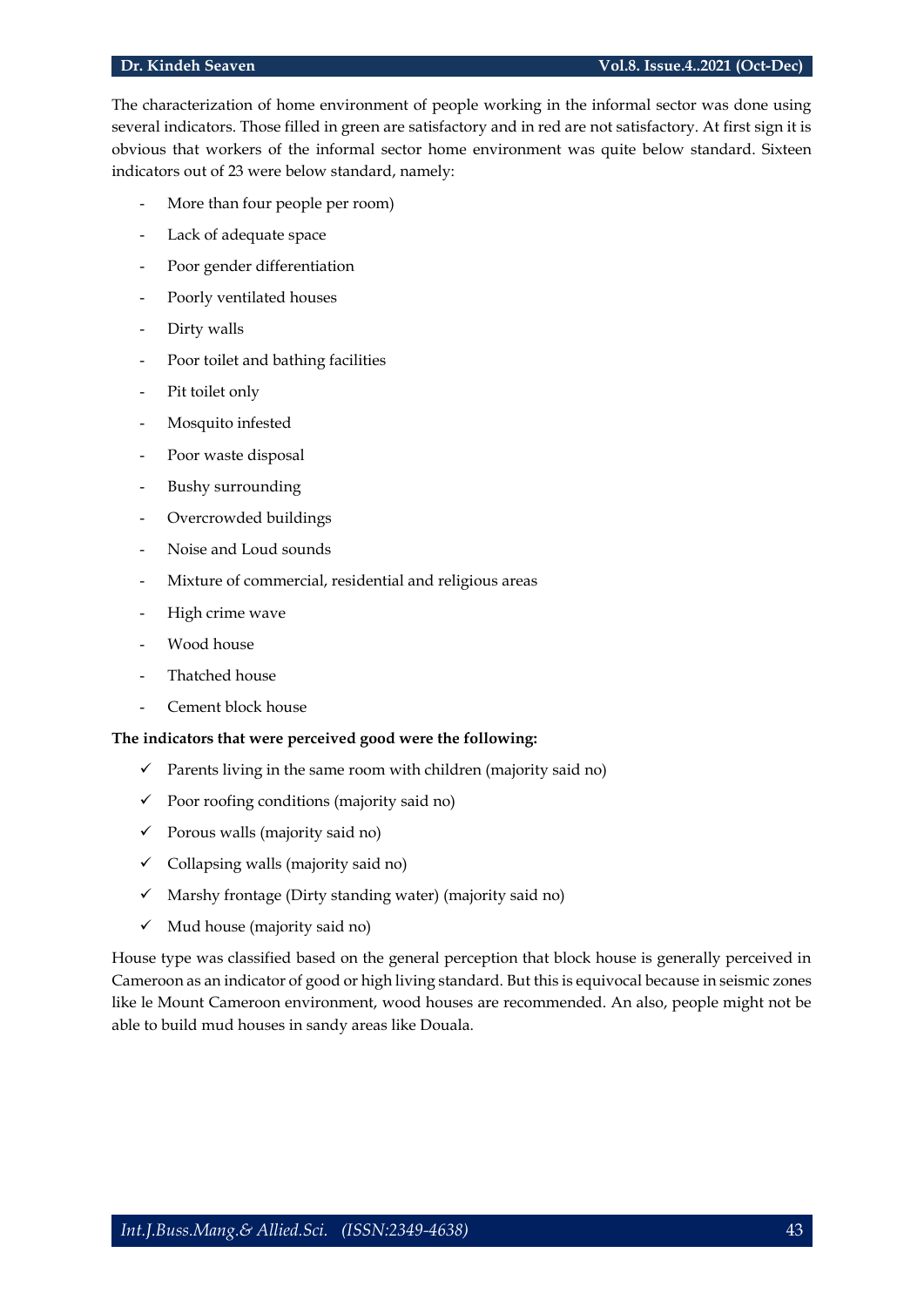### **Activities practiced by actors of the informal sector**

|       | SN Main activity                                               | Frequency    | Percent |
|-------|----------------------------------------------------------------|--------------|---------|
|       | Tailoring                                                      | 43           | 14.1    |
|       | Food selling or support activities                             | 42           | 13.7    |
|       | Trading                                                        | 28           | 9.2     |
|       | Building construction                                          | 25           | 8.2     |
|       | Welding                                                        | 20           | 6.5     |
|       | Hair dressing                                                  | 19           | 6.2     |
|       | Agriculture, breeding, hunting or support activities           | 18           | 5.9     |
|       | Teaching                                                       | 13           | 4.2     |
|       | Charcoal and fuel wood production or support activities        | 10           | 3.3     |
|       | Mechanic (general)                                             | 10           | 3.3     |
|       | Park boy                                                       | 10           | 3.3     |
|       | Pane beater                                                    | 9            | 2.9     |
|       | Motor electrician                                              | 9            | 2.9     |
|       | Truck pusher and other carrier activities                      | 9            | 2.9     |
|       | Shoe mender                                                    | 8            | 2.6     |
|       | Fishing, fish farming                                          | 7            | 2.3     |
|       | Home electrician                                               | 7            | 2.3     |
|       | Floriculture or support activities                             | 6            | 2.0     |
|       | Carpentry                                                      | 6            | 2.0     |
|       | Forest exploitation and other timber exploitation or support 5 |              | 1.6     |
|       | activities                                                     |              |         |
|       | Brewery (alcoholic/nonalcoholic drinks) or support activities  | $\mathbf{1}$ | .3      |
|       | Clandestine transport (Bike, car)                              | 1            | .3      |
| Total |                                                                | 306          | 100.0   |

Activities practiced by workers of the informal sector were very diversified, ranging from tailoring, food selling or support activities, trading, building construction, welding, hair dressing, agriculture, breeding, hunting or support activities, teaching, charcoal and fuel wood production or support activities, mechanic (general), park boy, panel beater, motor electrician, truck pusher and other carrier activities, shoe mender, fishing, fish farming, home electrician, floriculture or support activities, carpentry, forest exploitation and other timber exploitation or support activities, brewery (alcoholic/nonalcoholic drinks) or support activities and clandestine transport (Bike, car).

### *Conclusion*

This research reveals that workers of the informal sectors are diversified in their sociodemographic characteristics. Female as well as male were well represented and they were dominantly married, thus indicating the social implication of this sector of the economy. They were generally young, clustering around the working age of 25-45 years. It is also important to acknowledge good representation of adults among them, thus indicating that generally they were not totally depending on their parents again and the work they were doing was their main source of livelihood for them and their family; and some even supported extended family.

Their level of school attainment generally did not go above advance level and most of them have attended informal education. They highlighted significant limitations in technical knowledge and requested for adequate and affordable training facilities. In fact, the high involvement of women and men in the informal sector intensely highlight the need for more training centers to be opened in order to train or educate the actors in this sector so as to improve on their technical and managerial